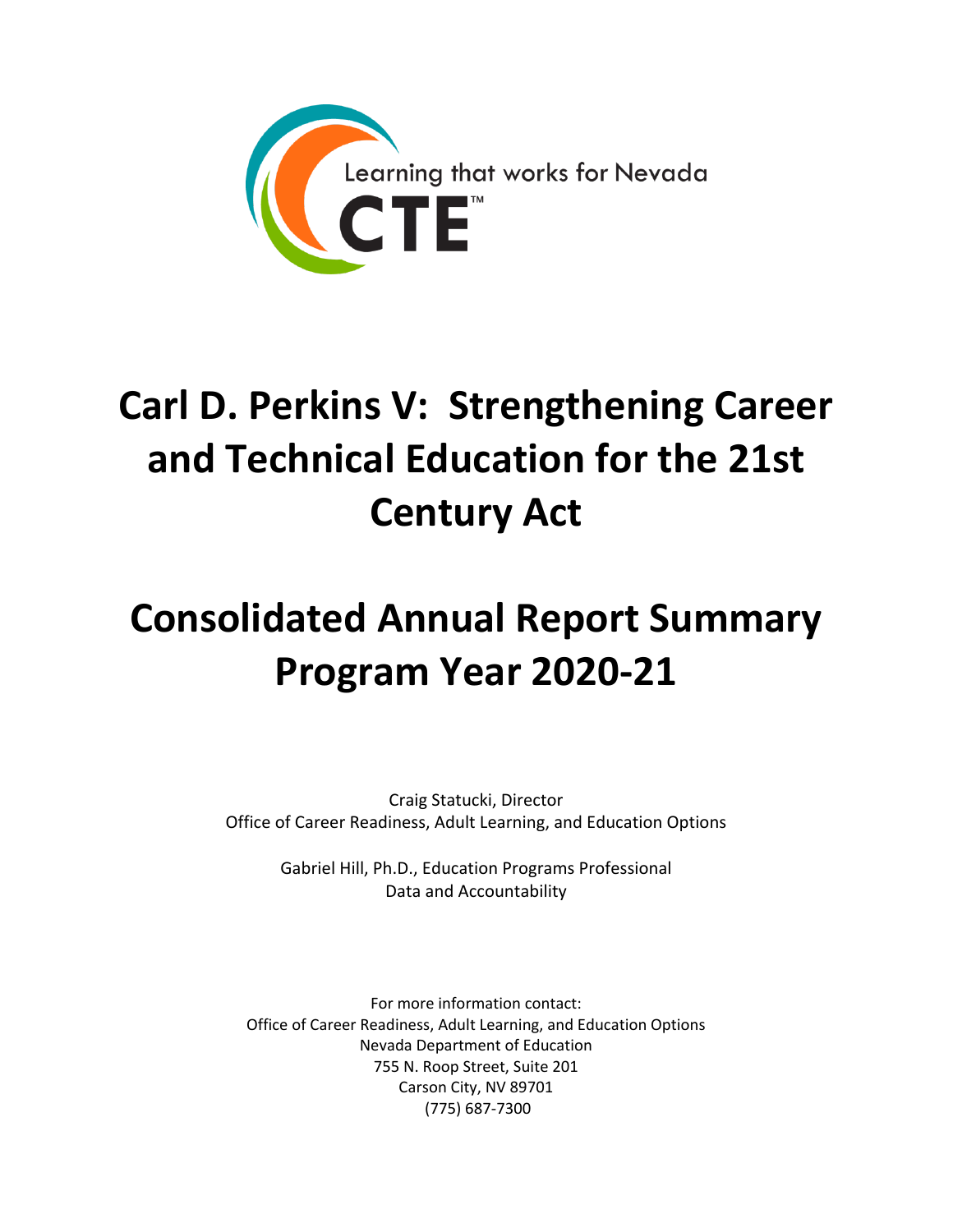## **Contents**

| Narratives Regarding Grants Awarded, Program Outcomes, and Reduction of Disparities and Opportunity |  |
|-----------------------------------------------------------------------------------------------------|--|
|                                                                                                     |  |
|                                                                                                     |  |
|                                                                                                     |  |
|                                                                                                     |  |
|                                                                                                     |  |
|                                                                                                     |  |
|                                                                                                     |  |
|                                                                                                     |  |
|                                                                                                     |  |
|                                                                                                     |  |
|                                                                                                     |  |
|                                                                                                     |  |
|                                                                                                     |  |
|                                                                                                     |  |
|                                                                                                     |  |
|                                                                                                     |  |
|                                                                                                     |  |
|                                                                                                     |  |
|                                                                                                     |  |
|                                                                                                     |  |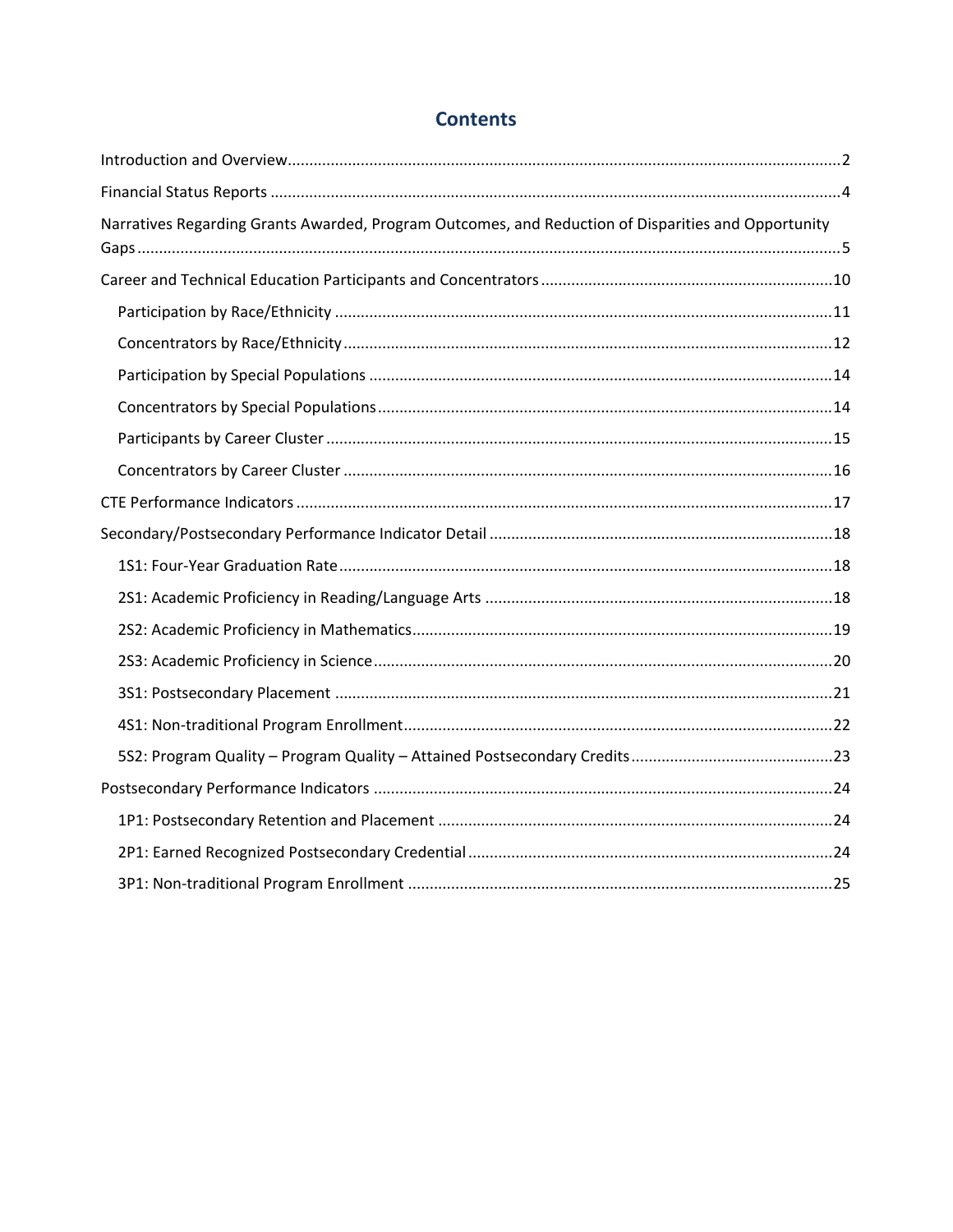## **Introduction and Overview**

<span id="page-2-0"></span>The purpose of the Consolidated Annual Report Summary for Program Year 2020-21 is to provide useful information in a readable format about the outcome reporting requirements of the Carl D. Perkins V: Strengthening Career and Technical Education for the 21<sup>st</sup> Century Act (hereafter referred to as Perkins V). Passed in 2018, Perkins V went into effect on July 1, 2019, and Nevada's four-year state plan was approved on June 26, 2020.

Every state and territory that receives funding authorized by Perkins V must submit the Consolidated Annual Report (CAR) each year. The CAR submission is due by January 31<sup>st</sup> for any preceding program year, which encompasses the state fiscal year (July  $1 -$  June 30). The CAR has three primary components: (1) Financial Status Report (FSR), (2) Narratives regarding grants awarded and program accomplishments, and (3) Accountability. This CAR report summary encompasses relevant financial reports, grants awarded, enrollment data, and accountability outcomes, as reported to the U.S. Department of Education.

**CTE Participation:** The participation data included in this report includes disaggregated enrollments of career and technical education (CTE) students in participating public high schools, charter schools, and colleges. Historically, overall participation counts consisted of point-in-time enrollments, or the numbers and make-up of student populations enrolled in CTE courses at a specific point in time for which the data was drawn. However, NDE and our postsecondary parterners (in accordance with the requirements of Perkins V) are working to ensure that all students who take and complete a CTE course during the reporting year are counted are participants. Postsecondary partners were able to meet the provisions of Perkins V and provided participant data for all students; however, that is still a work in progress at the secondary level.

**Accountability:** Perkins V specifies specific areas of accountability for secondary and postsecondary education, commonly referred to as performance indicators. Perkins V focuses on the extent to which a State's CTE concentrators meet new, state-determined levels of performance. Perkins V empowered states to choose performance indicators and to set their own levels of performance for those indicators. The levels must require each state to make meaningful progress toward improving the performance of all students. Because of the process of establishing performance indicators and performance baselines, states were not required to submit performance indicator data for the 2018-19 and 2019-20 program years. States reported on their indicators for the 2020-21 program year. States' measurements for all performance indicators were established against baseline data, those baselines were included in the plan for public comment, and were approved by the U.S. Secretary of Education. These can be changed and revaluated due to unexpected circumstances.

The performance indicators for secondary education measure:

- Academic proficiency;
- Graduation rates;
- Student placement;
- Participation in programs leading to nontradtional training and employment; and,
- Program Quality.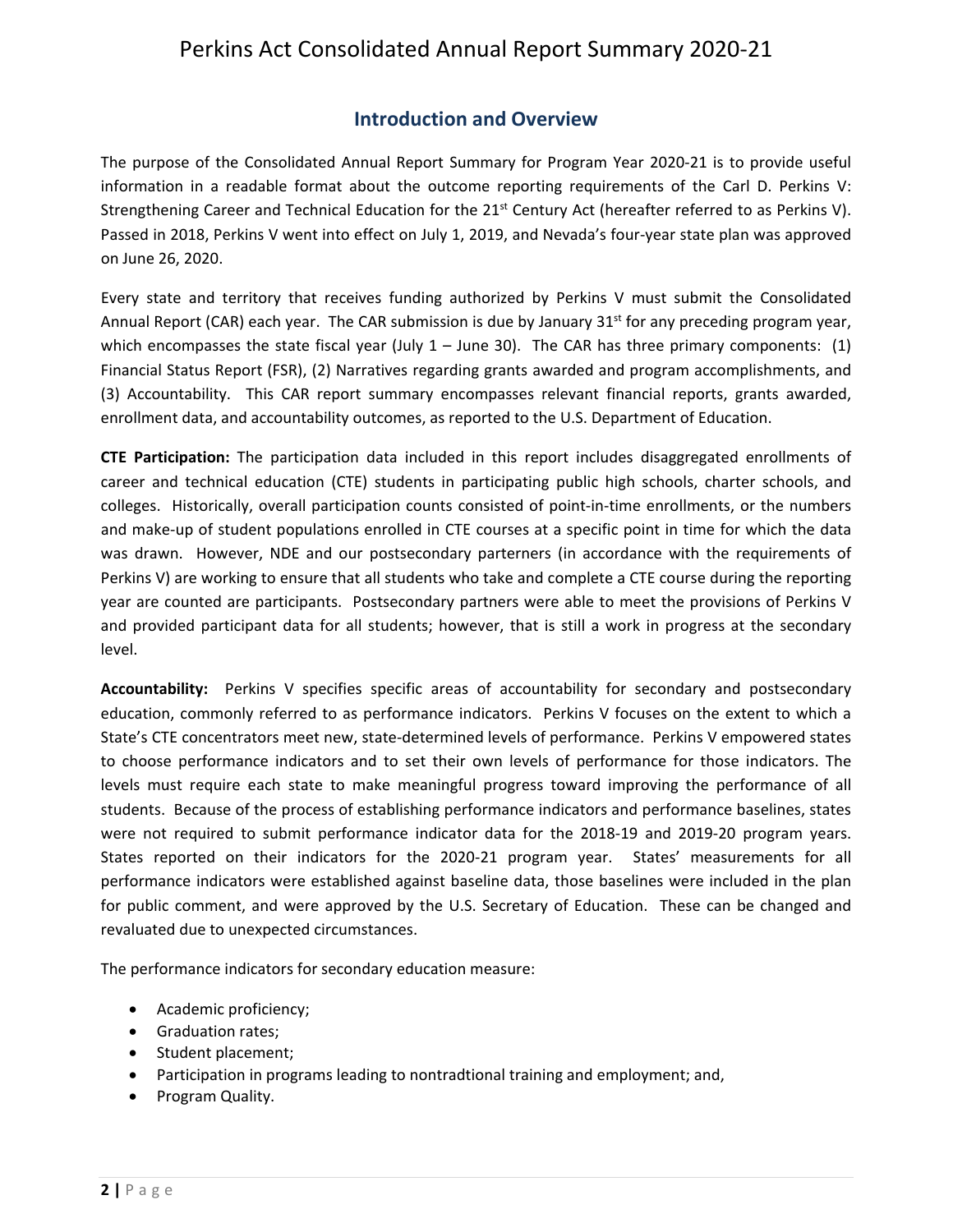The performance indicators for postsecondary education measure:

- Acquisition of credentials, certificates, or degrees;
- Postsecondary retention and placement; and,
- Participation in programs leading to nontradtional training and employment.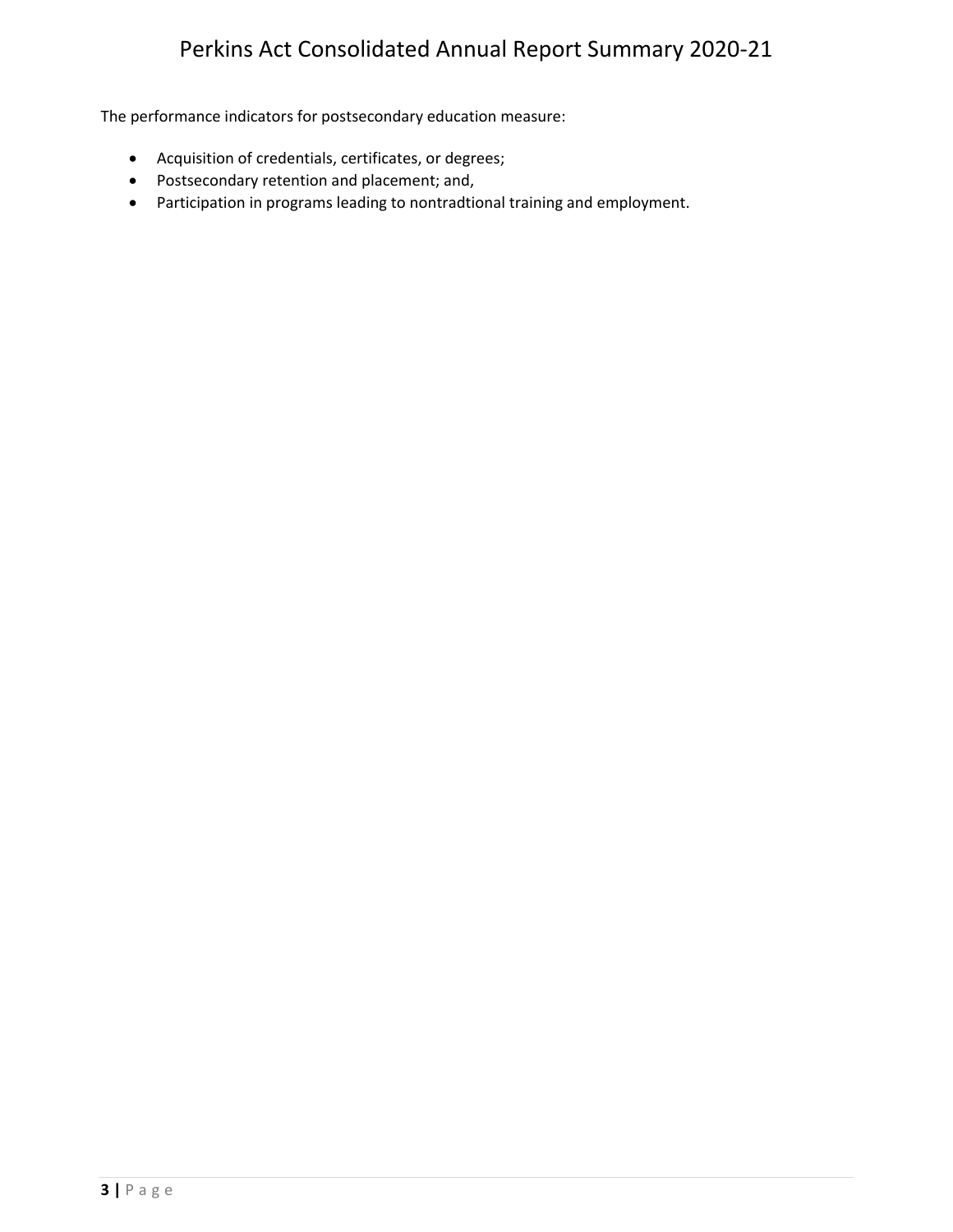## **Financial Status Reports**

<span id="page-4-0"></span>The FSR consists of two reports: the Interim FSR and the Final FSR. Since each federal award for each program year authorizes funding for 27 months, the Interim FSR verifies expenditures for the initial time period a particular award is in effect while the Final FSR verifies state expenditures for the final time period a particular award is in effect. Essentially, within the same program year, a state will report on the "final" expenditures for an award that expires on September 30 (at the conclusion of a 27 month time period) and will report the "initial" expenditures for an award that began on July 1 of the same program year.

The overarching purpose of the FSR is to validate that funds were expended within the allowable thresholds for state administration, state leadership, and local formula funds.



Local Funds (85 percent of total) are divided into two pots. 5% of the funds are in a Reserve and 95% are distributed via Allocation. Reserve funds are distributed via a Rural Reserve for districts receiving less than \$15,000 in Allocation funds and a competitive award process for postsecondary insitutions. Allocation funds are split between secondary and postsecondary education in state-determined percentages. In Nevada, secondary education received 63 percent of the local formula funds and postsecondary education received 37 percent of the local formula funds.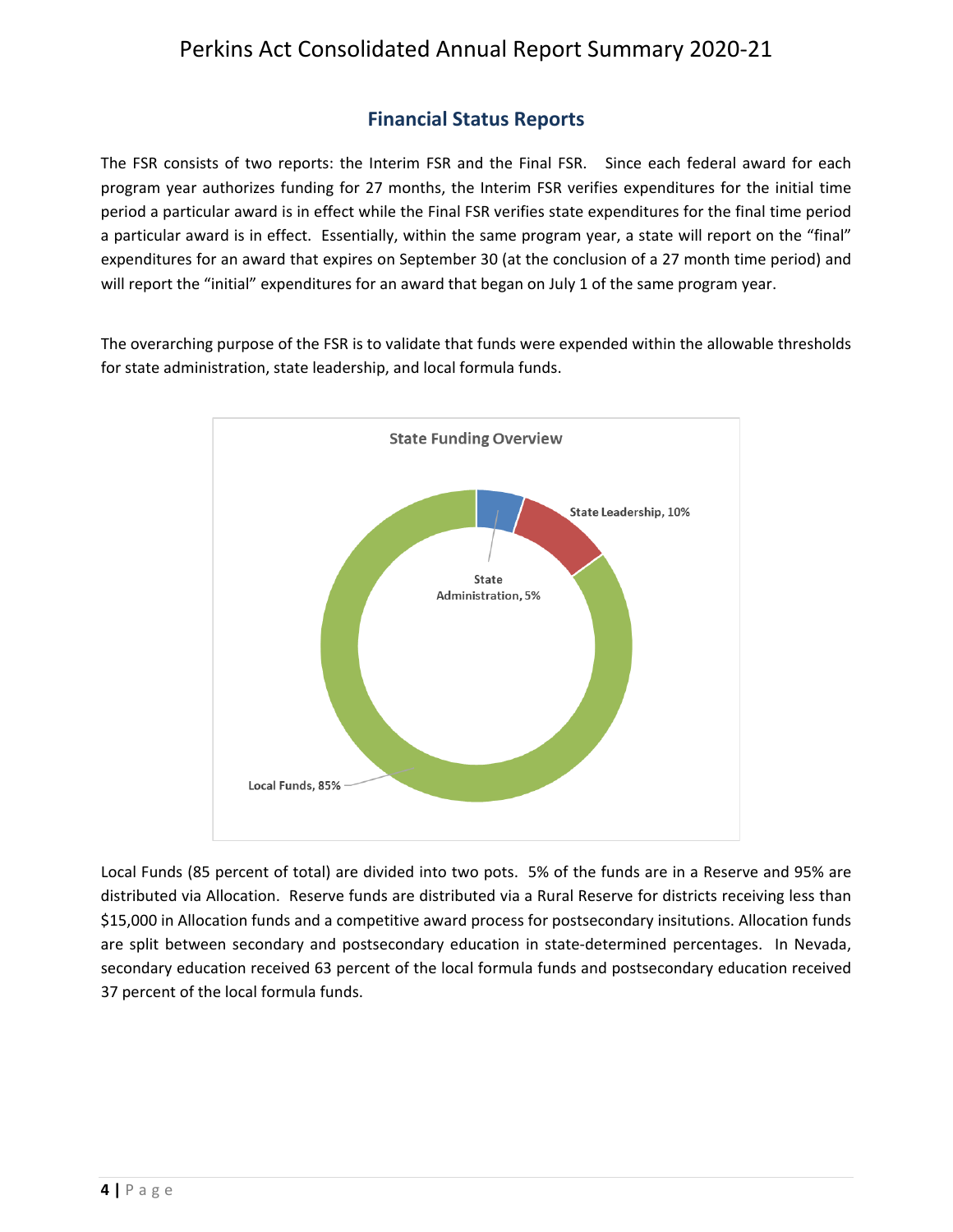## <span id="page-5-0"></span>**Narratives Regarding Grants Awarded, Program Outcomes, and Reduction of Disparities and Opportunity Gaps**

The Consolidated Annual Report includes narratives describing the grants that have been awarded out of State Leadership and Reserve funds and their outcomes (reported annualy by the institutions who received funding), accomplishments achieved using State Leadership funds, how states worked to achive the goals outlined in their state plan, and discussions of how Nevada is attempting to remedy performance or achievement gaps that appear in state data.

For the 2020-21 year, Nevada reported on the following grants were awarded out of the Leadership and Reserve funds.

- The Nevada Youth Training Center (located in Elko County), Jacobsen High School (located in Douglas County), Spring Mountain Jr./Sr. High School (both located in Clark County), Summit View Youth Correction Center (Clark County), and CO Bastian High School (located in Lincoln County) split \$114,351.00 out of State Leadership Funds. These funds were split into four equal portions, and they were spent to ensure the improvement of CTE Programs at these juvenile justice facilities.
- NDE used funds set aside for the recruitment of non-traditional students and programs for special populations students to work with the National Alliance for Partnership in Equity (NAPE) for two projects that would reach educators from around Nevada. This included three micromessaging professional development workshops that were held in February and March 2021. These workshops were attended by teachers, counselors, and administrators from across Nevada. CRALEO staff also worked with NAPE to produce a Nevada-specific Strategies for [Special Population](https://doe.nv.gov/uploadedFiles/ndedoenvgov/content/CTE/NevadaSpecialPopulationsBrief.pdf)  [Success](https://doe.nv.gov/uploadedFiles/ndedoenvgov/content/CTE/NevadaSpecialPopulationsBrief.pdf) resource guide to ensure that CTE Teachers and Administrators have access to a single resource guide for all special populations students.
- \$120,000 was set aside as a Rural Reserve fund for rural districts and the Nevada State Public Charter School Association (SPCSA) that receive less than \$15,000 in allocation funds. The Lander, Lincoln, Mineral, Pershing, and White Pine County School Districts were each awarded \$20,000.00, the Sports Leadership and Management Academy (SLAM) charter school was awarded \$8,000.00, and the Pinecrest Academy charter school was awarded \$4,000.00 out of that Rural Reserve fund. Districts/schools reported the following successes using those funds:
	- The Lander County School District used funds to complete their Comprehensive Local Needs Assessments, to assist their Agriculture program (both by providing supplies for greenhouse projects and upgrading and replacing tools and supplies in the mechanics program), and to provide Health Science students access to online instructional materials.
	- The Lincoln County School District spent Rural Reserve funds to update facilities and equipment at Pahranagat Valley High School.
	- The Mineral County School District primarily spent Rural Reserve funds on their Fire Science program of study.
	- Pershing County School District used Rural Reserve funds to update the Foods and Nutrition Lab to better meet industry standards to support student learning in the 21st century. In addition, the Agricultural Mechanics Technology program received an updated plasma cutter.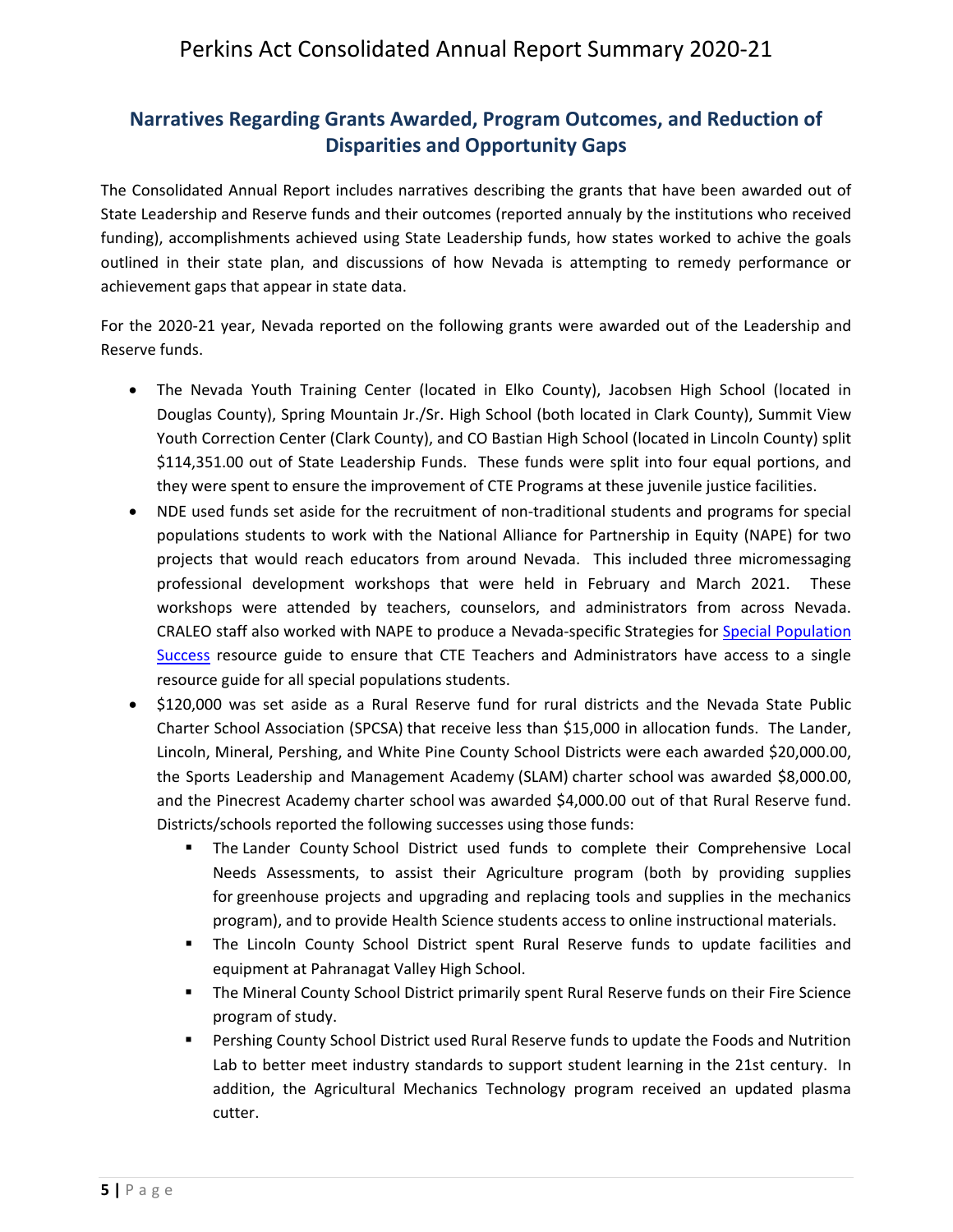- SLAM reported that funds were used to hire a dedicated CTE Coordinator/Counselor whose work was focused on improving the enrollment and academic gaps within special populations.
- **Pinecrest had to adjust their plans for the funds but reported several accomplishments.** Among other things, they highlighted the attainment of Industry Recognized Credentials in Cybersecurity and Aviation, and they noted the increase in work experience opportunities for Cybersecurity students.
- Great Basin College received \$72,723.00 to support the Manufacturing Machining Technology program, the Instrumentation Technology program, and the Welding Technologies program. The Instrumentation Technology program, located in Winnemucca, started to enroll students in Fall 2021. The Manufacturing Machining Technology program, located in Pahrump, includes a dual enrollment program with Pahrump Valley High School.
- Truckee Meadows Community College received \$169,370.70 to support their Health Science program (via the purchase of a Virtual Dissecting Table for human anatomy and physiology education) and the development of their Hybrid Paramedic Program. The Hybrid Paramedic Program focused on training first responders already working as entry-level firefighters and emergency medical technicians in paramedic fields through a blend of online learning with labs and instruction held at each student's local fire department locations to ensure access and availability of the program.
- Western Nevada College received \$123,898.00 to develop a Heating Ventilation Air Condition/Refrigeration program at their Fallon campus. With these funds, they were able to purchase and install the equipment and plan to enroll students in the Fall 2021 semester.

Narratives regarding how Nevada is working to fulfill the goals of the State Plan and how Nevada is working to reduce disparities or performance gaps in the performance data provided to the US Department of Education were also included in the full report. The following provides a summary of reported activities.

- CRALEO staff used the 2020-2021 year to embark on a massive project to CTE in Nevada. Starting in Summer 2020, staff collaborated with district CTE staff to begin the process of revising Nevada's CTE Course Catalog and course sequencing. While Nevada's programs have traditionally been composed of three-course sequences, CRALEO staff began revising standards and sequences to move all Programs to two-course sequences. This is intended to provide the following benefits:
	- o It will allow students the option of completing additional programs of study;
	- $\circ$  It will provide additional opportunities to participate in work-based learning;
	- $\circ$  Sequences can include optional courses intended to support students interested in earning an Industry Recognized Credentials;
	- o Sequences will allow for additional time to earn CTE dual credit after students complete their core sequence; and,
	- $\circ$  CTE Course offerings have been streamlined to ensure that programs are aligned to highskill, high-wage, in-demand careers.

This effort is intended to improve the quality and alignment of CTE programs (Strategic Goal #1), ensure that all students have access to advanced programs and course options (Strategic Goal #2), increase the number of high-quality work-based learning opportunities available to secondary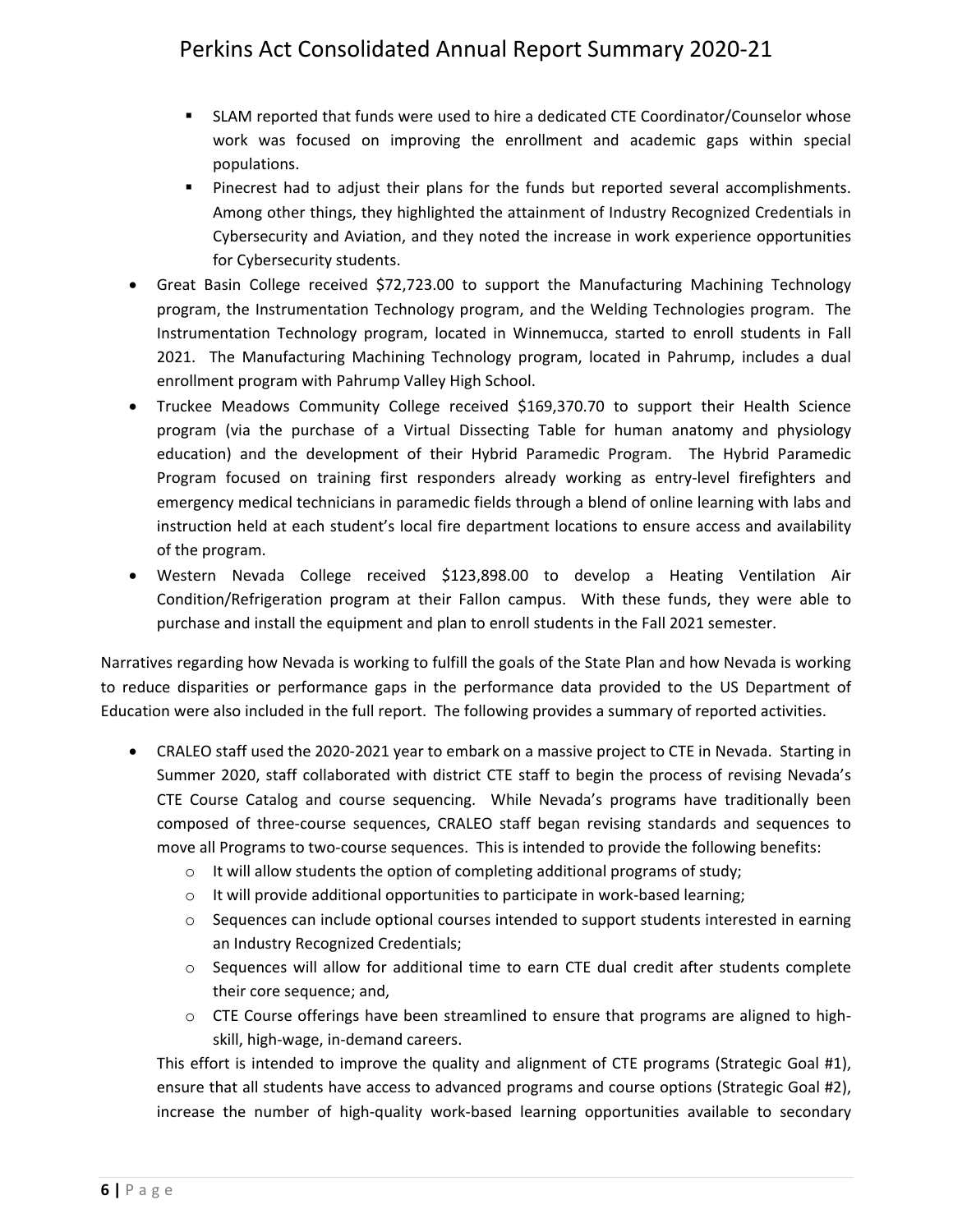students (Strategic Goal #5), and expand opportunities for students enrolled in CTE programs to earn early college credit (Strategic Goal #7).

- As a part of the effort to improve the quality and alignment of CTE programs (Strategic Goal #1), staff conducted Quality Program Reviews at 18 schools across Nevada. Schools were notified in the summer of 2020, and while COVID prevented normal in-person reviews and meetings, CRALEO staff developed a variety of virtual events and visits to ensure that program quality could still be evaluated. During these virtual visits, staff conducted interviews with teachers and administrators, virtually toured schools, reviewed enrollment and accountability data to assess CTE Programs, and evaluated each program account to the eight Quality Program Standards designed to validate CTE programs and help schools establish and maintain highly effective programs of study. These reviews uncovered a variety of issues around proper course sequencing, teacher licensure, and other issues. CRALEO staff, teachers, and district administrators devoted months to this collaborative process to ensure that Nevada's CTE programs are of the highest quality.
- To ensure that programs have a pipeline of high-quality CTE teachers in aligned programs (Strategic Goal #4), the CRALEO office has partnered with the Governor's Office of Workforce Innovation and Tesla to offer Nevada's CTE teachers the ability to participate in a 3–5-day externship that is related to the programs of study they teach. This opportunity is fully funded by a donation to NDE by Tesla, and the externships focus on high-skill, high-wage, and/or in-demand occupations. In July 2020, CRALEO coordinated the third year of this externship opportunity. Teachers were placed with industry partners including Tesla, the Washoe County Sheriff's office, and Renown Regional Medical Center in Northern Nevada to learn more about current technology being used by employers around the state. CRALEO staff also worked to expand and improve the National Center for Construction Education and Research (NCEER) network in Nevada by training teachers and increasing the number of certified instructors.
- As a part of the effort to increase the number of high-quality work-based learning opportunities available to secondary students (Strategic Goal #5) CRALEO staff worked with the Nevada System of Higher Education's Director of the Nevada Alliance for Youth Apprenticeship to develop apprentice ready programs for construction and health science programs around the state. This work allowed NDE to help ensure that students enrolled in Nursing Assistant and other health science programs were able to complete despite COVID related restrictions on their programs.

In addition, institutions that receive Perkins funding are required to identify disparities or performance gaps and report on how they used Perkins funding to reduce those disparities or performance gaps. The following provides a summary of some of the areas where recipients reported gaps, accomplishments, and strategies. This is not intended to be a complete list; instead, it highlights grant recipients that provided detailed analysis of their data and identified specific activities or strategies.

• The Carson City School District provided a comprehensive review of their efforts to ensure that all students (including all Perkins V identified populations) were able to access and achieve in CTE classrooms. Their efforts included assigning paraprofessionals to CTE classrooms based on classes with the highest need to ensure that students received small group and individual supports to ensure that students would earn industry recognized credentials and ensure that students were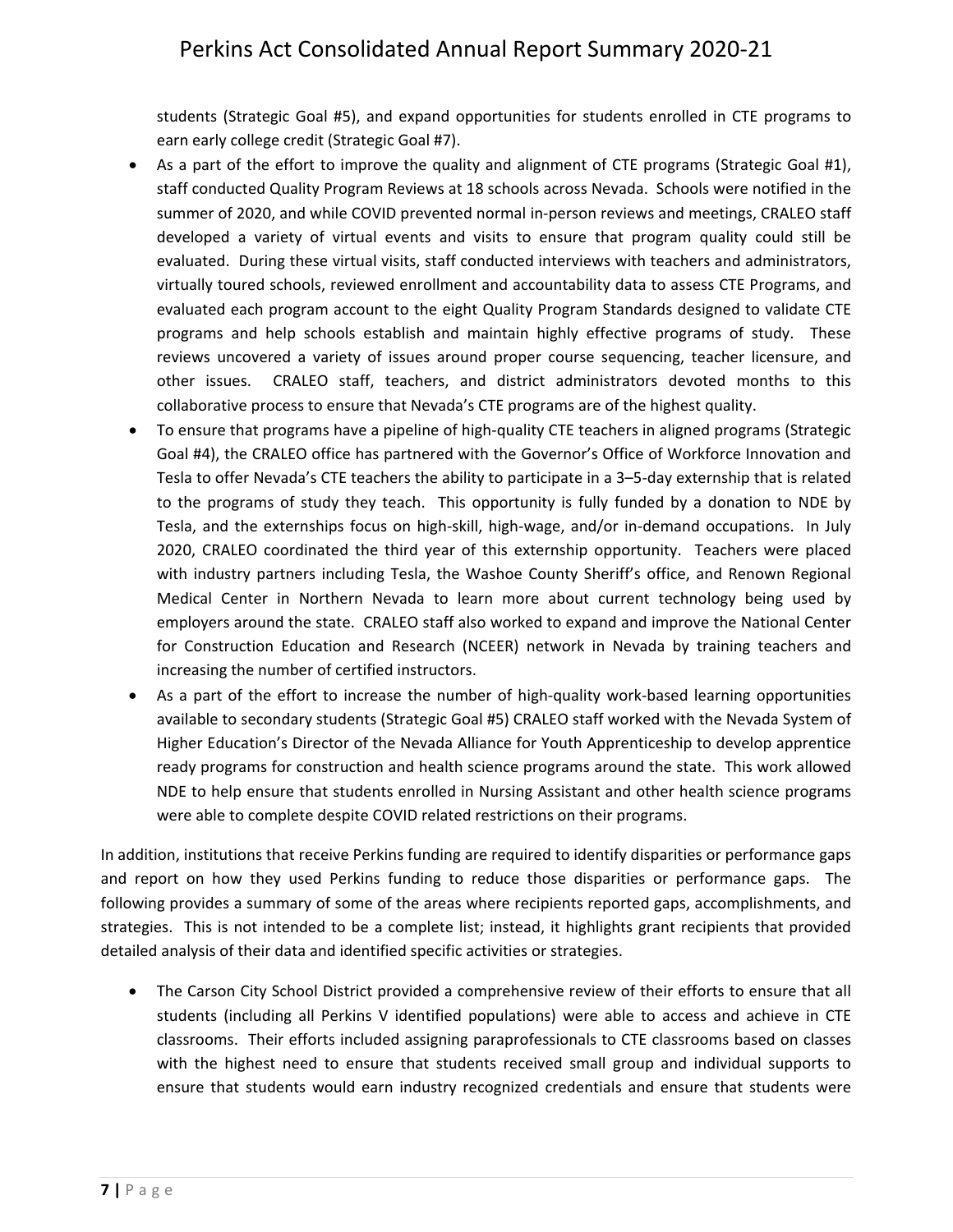retained in classrooms. While they did not meet all their goals, they planned to implement earlier interventions and academic supports to ensure student success.

- The Clark County School District noted that district-wide analysis noted a gap in providing CTE for students identified as having an IEP. They did note that COVID-19 resulted in an unusual year, but CCSD provided a variety of supports for schools in 2020-21 including (but not limited to):
	- **Teachers from eleven schools participated in an Emotional Intelligence-Teacher Wellness** workshop;
	- A CTE Career Guide (in both English and Spanish) was provided to all high schools and middle schools;
	- Support was provided to programs to support non-traditional students (including Girls in Tech/Girls in STEM); and,
	- Supports (including STEM/STEAM Kits, Careers books, Young Innovator's Guide, BricQ Motion Essential/Prime (LEGO), SEL Career Explorations platform, and Finding A Career web-based program) were provided to six middle schools.
- The Douglas County School District noted that the data they had collected suggested the need to integrate stronger academic skills in English Language Arts (ELA) and Mathematics into CTE programs. They provided a program-level strategy chart indicating how each program was integrating ELA and Mathematics elements into their curriculum.
- The Nye County School District highlighted the close collaboration between the CTE and GEAR UP program to ensure that middle school students were informed about the CTE Offerings and encouraged to enroll in programs. They also highlighted the success of the Community Health Science program that is now offered to rural communities including in Gabbs High School. Community Health Science students at Beatty High School will have the opportunity to do internships in the medical clinic in Amargosa. This partnership with the Nye Communities Coalition ensures that, if the students sign up for the workforce program, they will be paid to work at the clinic and receive an employment coach, stipends for achieving graduation and for receiving the CTE certificates. The Coalition will also provide additional items such as scrubs or special shoes for the students.
- The Lincoln County School District reported that their funds were primarily spent at Pahranagat Valley High School, and they highlighted the increasing enrollment of female students in Automotive Technology, Construction Technology, and Welding Technology courses.
- The Washoe County School District performed a detailed analysis of enrollment in their Signature Academy CTE programs, and noted several disparities (particularly related to Gender, SPED, and EL enrollment in those Signature programs). As a result of their findings, they conduced a series of stakeholder meetings (involving teachers, counselors, and administrators), and came up with a series of recommendations including, but not limited to, the following:
	- **Make the application to the Signature Academy programs easier for parents to access and** review;
	- **Ensure that the marketing, recruitment, and planning for enrollment begins in 6<sup>th</sup> grade to** ensure that there is consistent recruitment connection between high schools and middle schools;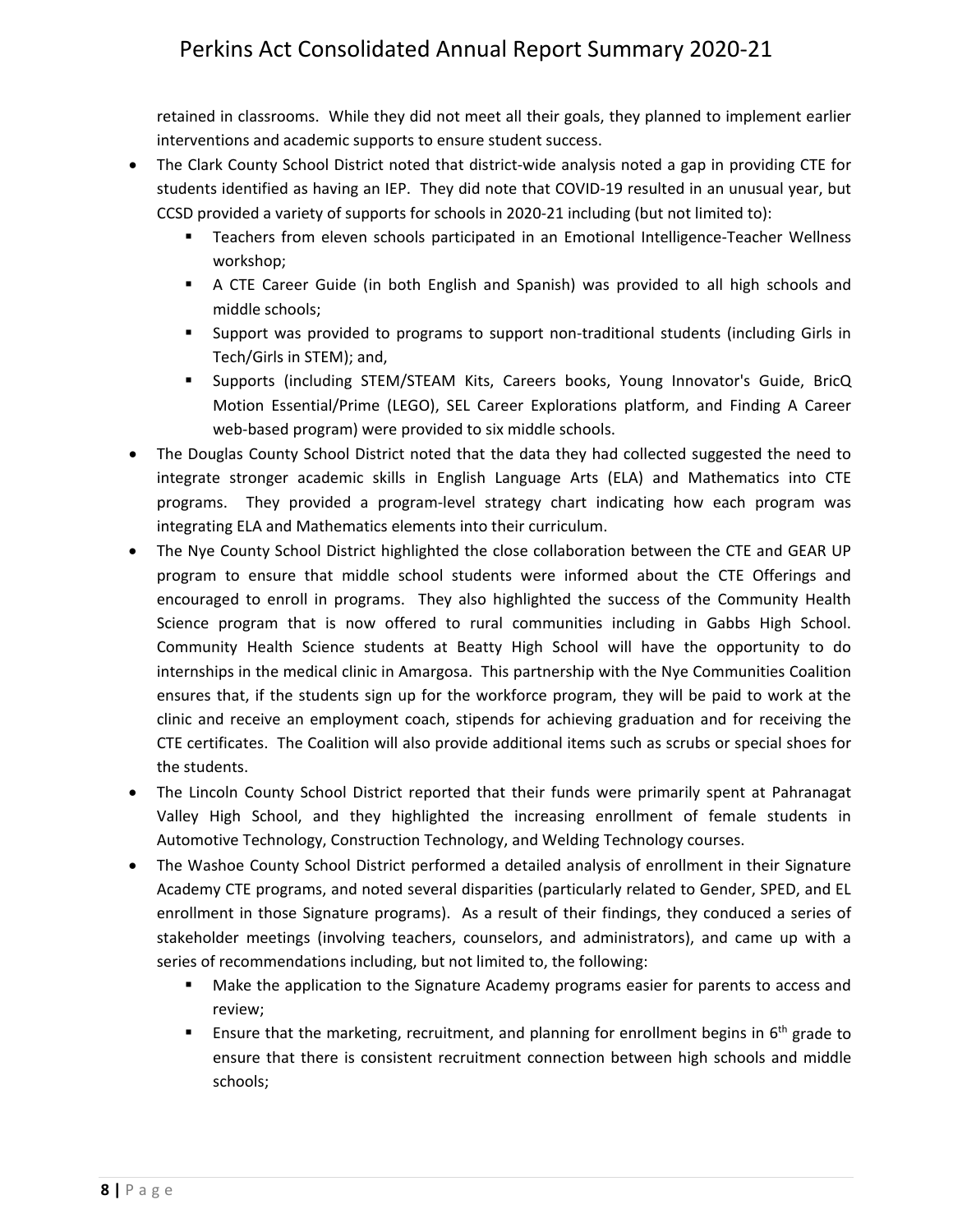- **Ensure that the program acceptance and program acceptance criteria are in alignment;** and,
- **Provide follow-up supports for students after enrollment.**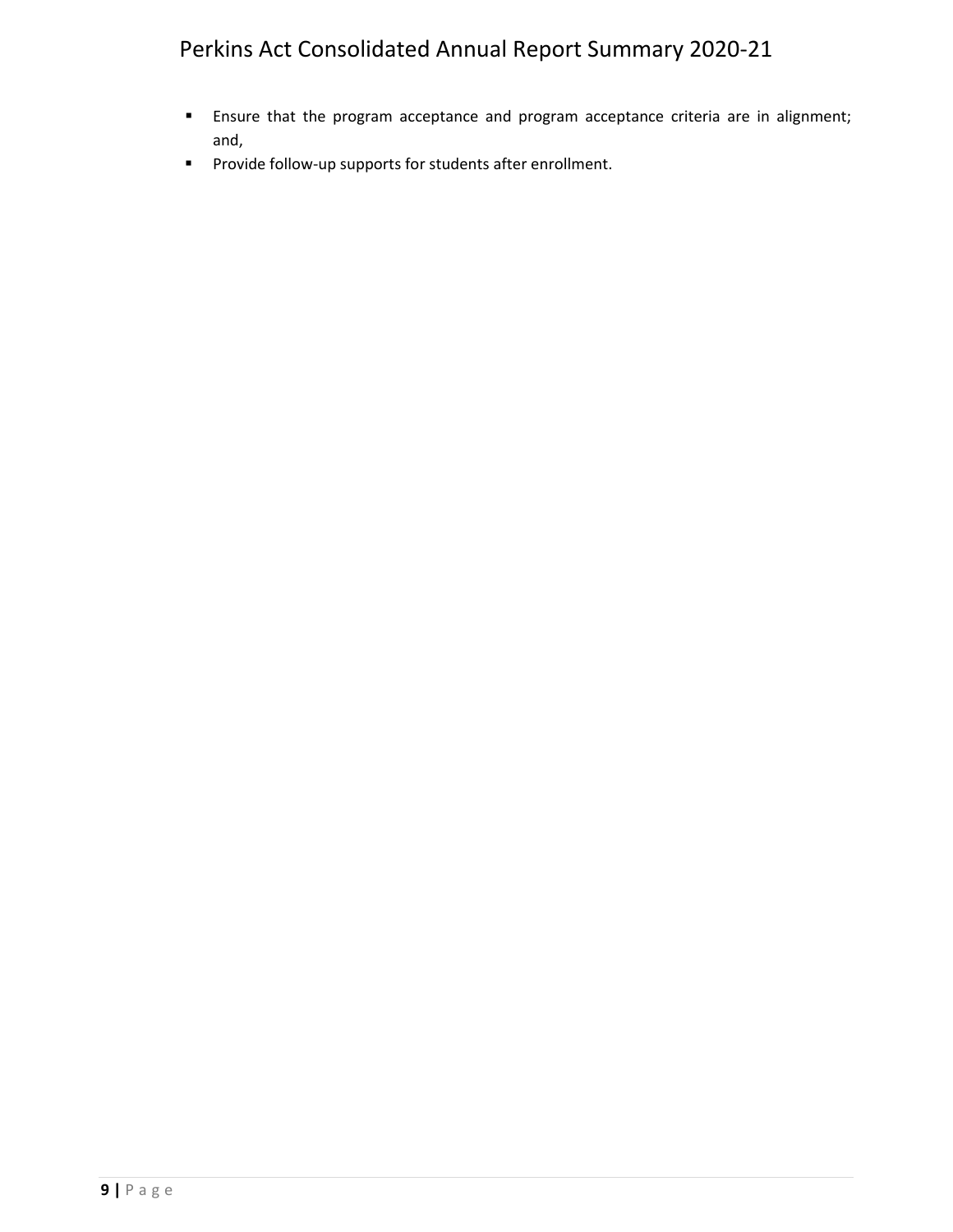## **Career and Technical Education Participants and Concentrators[1](#page-10-1)**

<span id="page-10-0"></span>There are two major descriptors of a CTE student: a CTE participant and a CTE concentrator. Both CTE participants and concentrators at the secondary and postsecondary levels are used in different calculations for the CAR reporting requirements. At the secondary (high school) level, a CTE participant is a student who has earned one or more credits in any CTE course, whereas a CTE concentrator is a secondary student who has taken and passed the first two courses in a single Program of Study. At the postsecondary (college) level, a CTE participant is a postsecondary adult student who has earned one or more credits in any CTE program area. A postsecondary concentrator is an adult student who: (1) completes at least 12 academic or CTE credits within a single program area sequence that is comprised of 12 or more academic and technical credits and terminates in the award of an industry-recognized credential, a certificate, or degree; or (2) completes a short-term CTE program sequence of less than 12 credit units that results in an industryrecognized credential, a certificate, or a degree.

**Total Participation:** High school CTE participation rose 2 percent from 2019-20 to 2020-21. This growth was somewhat surprising as most district reported smaller classes; however, the massive growth in a few CTE programs of study (notably Military Science) resulted in a slight increase in participants. Reported CTE college participation increased compared to 2019-20; however, that is due to improved data from postsecondary partners. As noted on page 2, postsecondary institutions began to report an entire year of data for students who took and passed a CTE course (per the Federal definition of a CTE Participant). As a result, the data from 2020-21 should not be compared to previously collected data as they do represent a different methodology.

| <b>CTE High School Participation</b> | 2018-19 | 2019-20 | 2020-21 |
|--------------------------------------|---------|---------|---------|
| <b>Total Participation</b>           | 66.724  | 69.109  | 70.475  |
| <b>Males</b>                         | 54%     | 53%     | 52%     |
| <b>Females</b>                       | 46%     | 47%     | 48%     |

| <b>CTE College Participation</b> | 2018-19 | $2019 - 20^{2}$ | $2020 - 21^{3}$ |
|----------------------------------|---------|-----------------|-----------------|
| <b>Total Participation</b>       | 20.962  | 24.233          | 28.452          |
| <b>Males</b>                     | 51%     | 51%             | 46%             |
| Females                          | 49%     | 48%             | 53%             |

**Total Concentrators:** While previous Consolidated Annual Reports requested CTE Concentrators be reported by Career Cluster, changes under Perkins V have resulted in Participants and Concentrators being disaggregated and reported in the same way. In 2020-21, the number of CTE Concentrators increased by 10% primarily due to the growth of CTE Programs of Study (notably Military Science and Teaching and

<span id="page-10-1"></span> $<sup>1</sup>$  Please note that all percentages are rounded either up or down to the nearest whole number.</sup>

<span id="page-10-2"></span><sup>&</sup>lt;sup>2</sup> Some postsecondary institutions include students not identified by gender and M/F percentages do not equal 100%.

<span id="page-10-3"></span><sup>&</sup>lt;sup>3</sup> The percentages do not equal 100% due to the inclusion of students not identified by gender. Also, please note that these numbers should not be compared to previous years without caveats as this reflects a full year of CTE Participants vs. Fall semester enrollment in a CTE Course.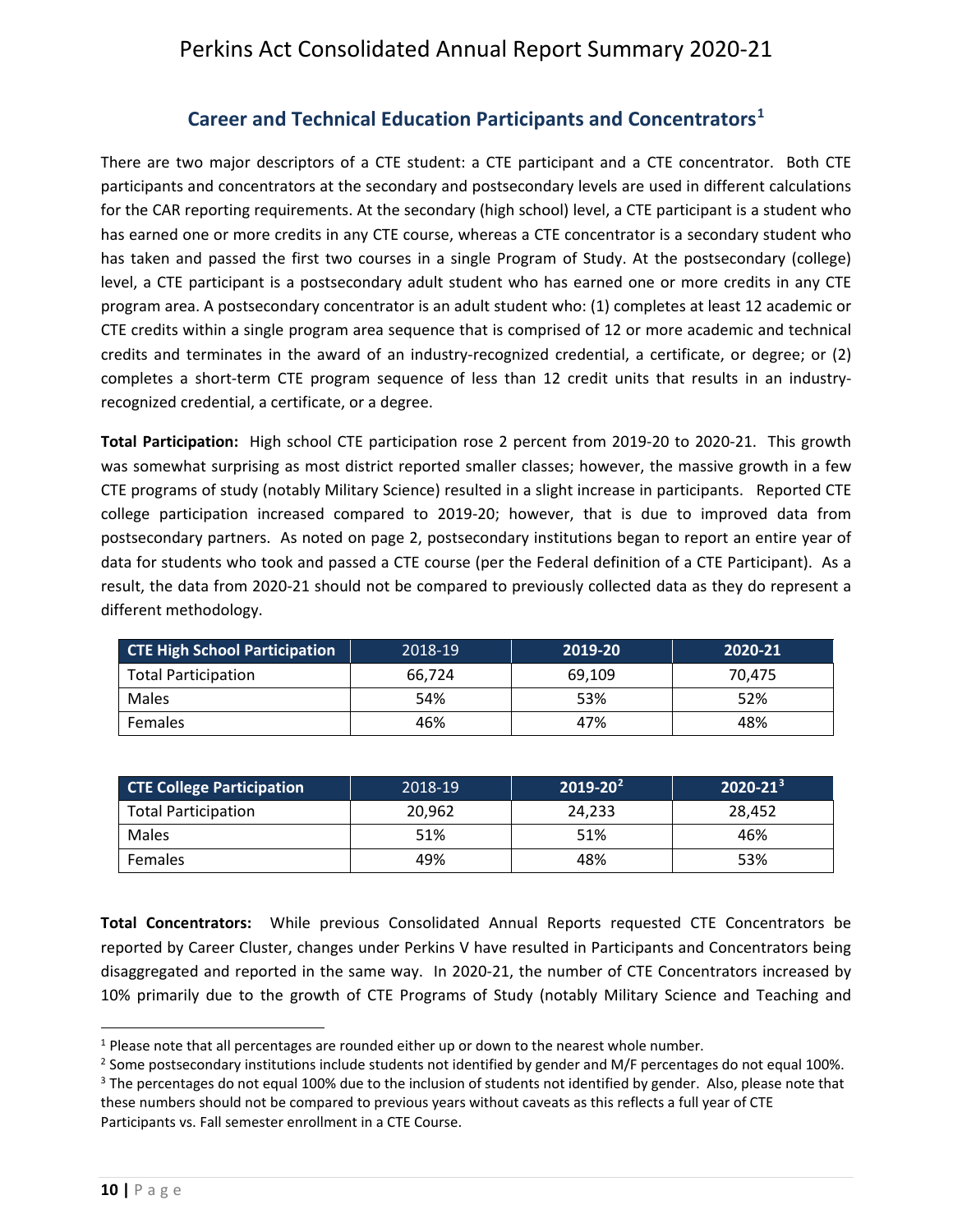Training). At the postsecondary level, the reported number of CTE Concentrators also increased; however, this increase seems to have been due to the reporting changes.

| <b>CTE High School Concentrators</b> | 2019-20 | 2020-21 |
|--------------------------------------|---------|---------|
| <b>Total Participation</b>           | 32,053  | 35.285  |
| <b>Males</b>                         | 52%     | 52%     |
| <b>Females</b>                       | 48%     | 48%     |

| <b>CTE College Concentrators</b> | 2019-20 | $2020 - 214$ |
|----------------------------------|---------|--------------|
| <b>Total Participation</b>       | 8.704   | 9.045        |
| <b>Males</b>                     | 55%     | 52%          |
| <b>Females</b>                   | 45%     | 48%          |

<span id="page-11-0"></span>**Participation by Race/Ethnicity**: Hispanic/Latino students make up the largest minority race/ethnicity group among high school and college CTE program participants. Students identifying as Hispanic/Latino make up 45% of students in high school CTE programs and 32% in college CTE programs. Hispanic/Latino students have exceeded the participation of all other sub-groups at the high school level, including white students for the past five years.



<span id="page-11-1"></span><sup>4</sup> Note that these numbers should not be compared to 2019-20 without caveats as this reflects a full year of CTE Concentrators vs. Fall semester Concentrators.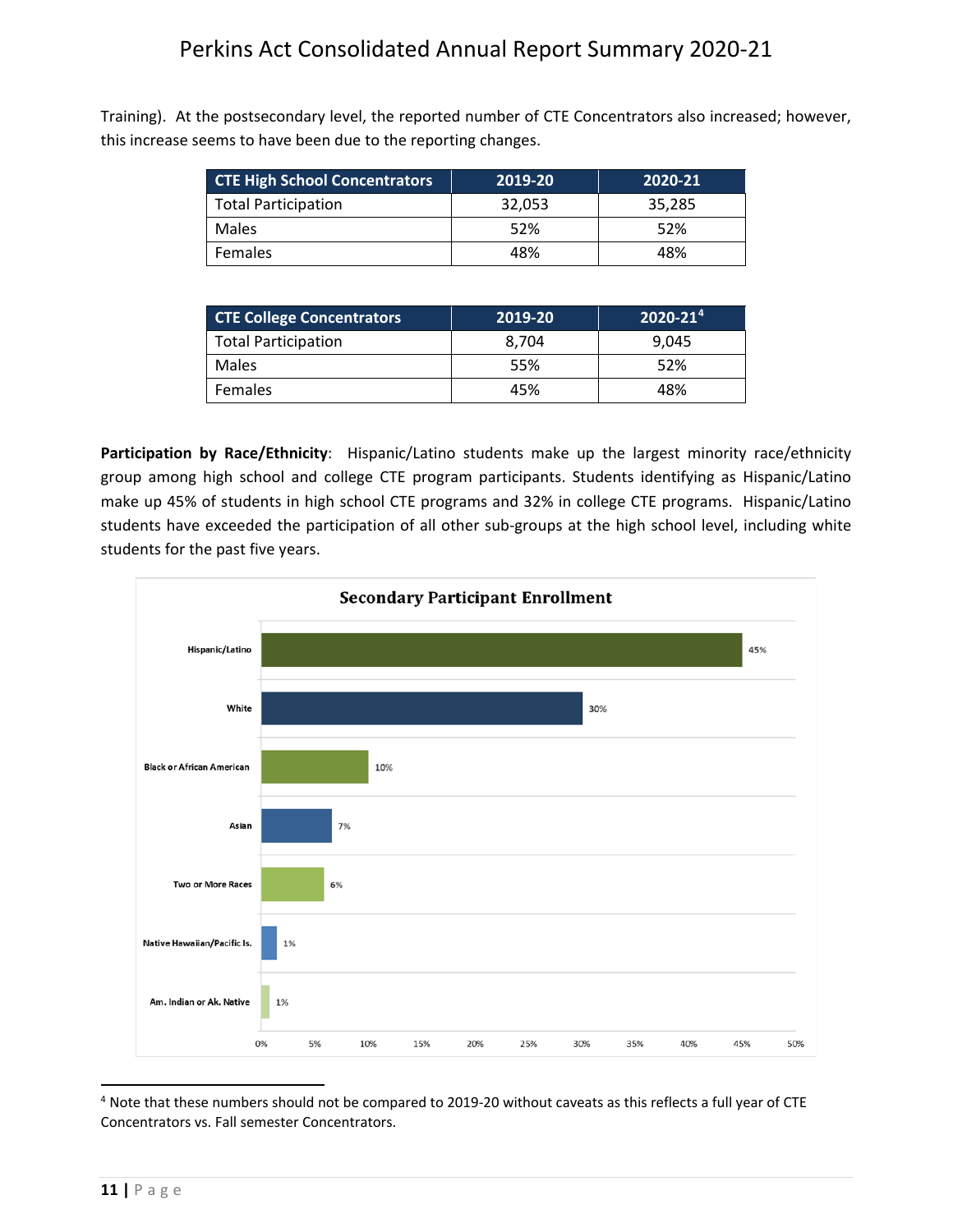

<span id="page-12-0"></span>**Concentrators by Race/Ethnicity**:Changes under Perkins V have resulted in Concentrators being disaggregated and reported by Race/Ethnicity. Secondary Concentrator enrollment was stable; however, Nevada has seen the number concentrators identified has Hispanic/Latino, Two or More Races, and Black or African American increase slightly while the number of concentrators identified as White has decreased slightly. Postsecondary Concentrator enrollment appeared to be stable compared to 2019-2020 data with the enrollment of concentrators identified as Hispanic/Latino and Asian increasingly slightly while concentrators identified as Black or African American declined slightly.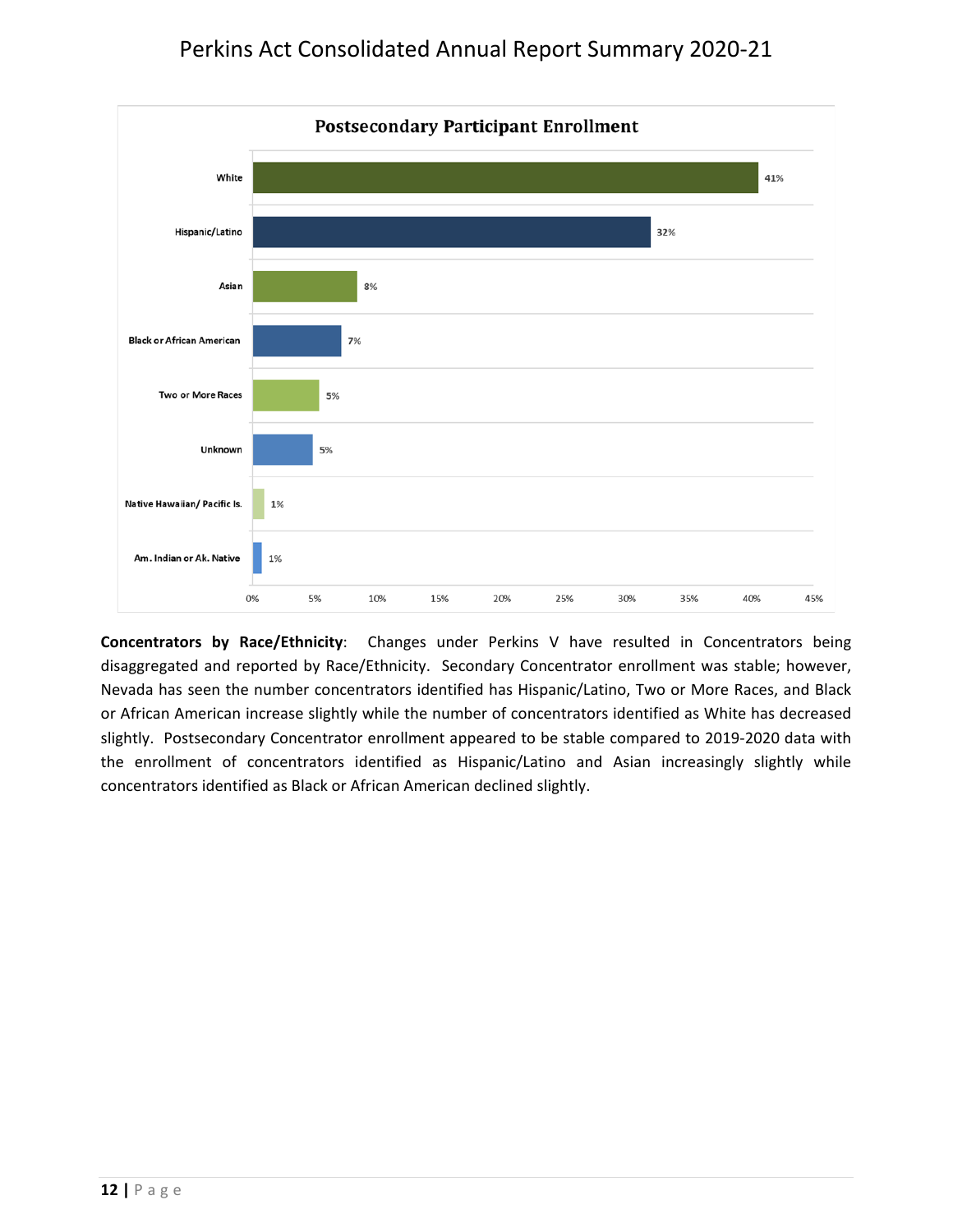

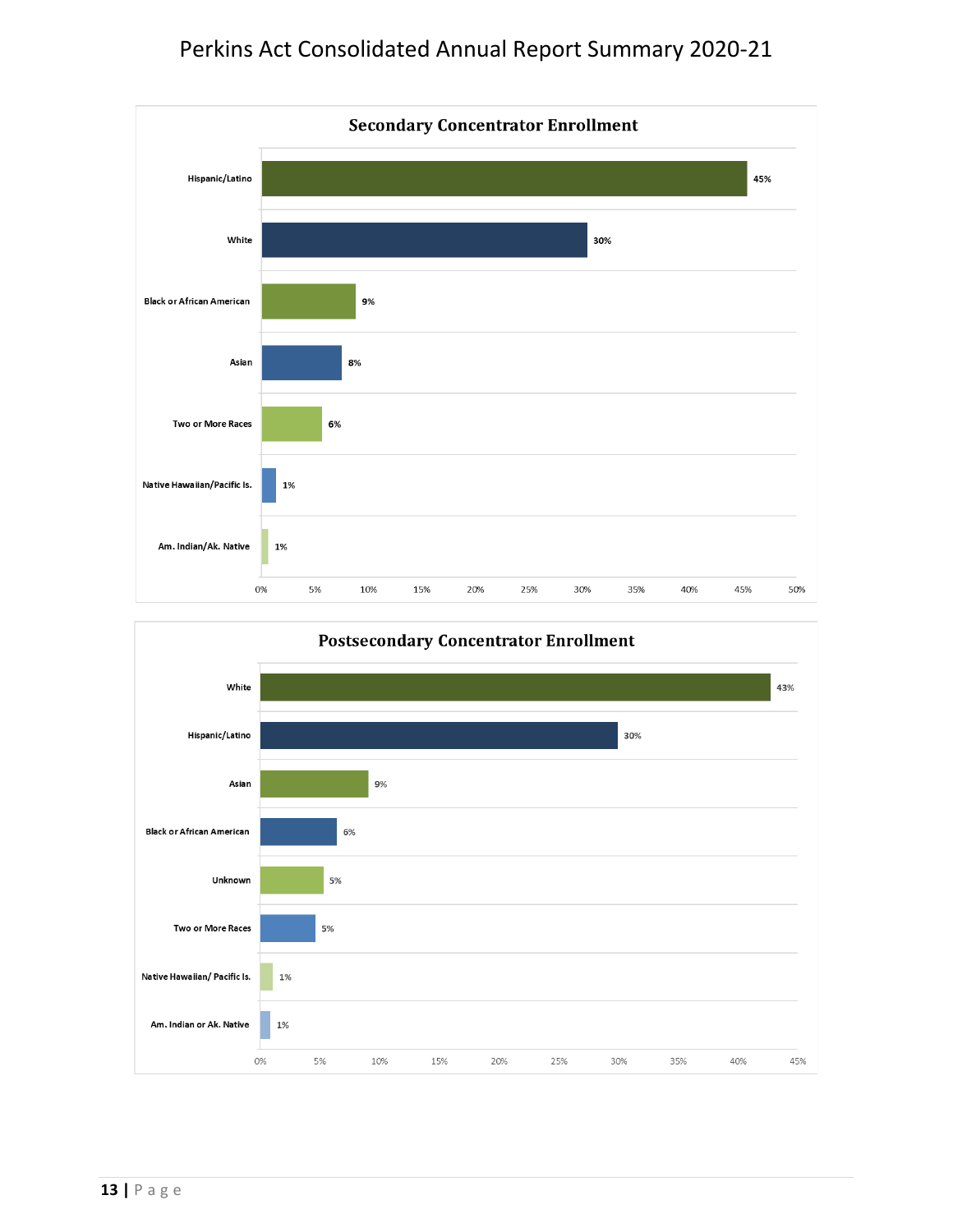<span id="page-14-0"></span>**Participation by Special Populations**: Perkins V requires that Secondary and Postecondary Data be disagggregated to identify students who fall into one or more Special Populations categories.Of the special populations sub-categories, CTE students who fall under the category of Economically Disadvantaged students represent the largest group of special populations students at the high school level, followed by Nontraditional Enrollees (males or females enrolled in nontraditional career pathways for their gender), English Learners, and Students with Disabilities. Like the high school level, Economically Disadvantaged students represent the largest group of special populations of CTE college students, followed by Nontraditional Students, Students with Disabilities, and English Learners. At both the secondary and postsecondary level, additional special populations data was provided in 2020-21 per the requirements of Perkins V.

| <b>High School CTE Special Populations</b> | 2018-19 | 2019-20 | 2020-21 |
|--------------------------------------------|---------|---------|---------|
| <b>Economically Disadvantaged</b>          | 52%     | 61%     | 71%     |
| <b>Nontraditional Enrollees</b>            | 16%     | 17%     | 24%     |
| <b>English Learners</b>                    | 11%     | 11%     | 10%     |
| Disability Status (ESEA/IDEA)              | 8%      | 8%      | 8%      |
| Homeless Individuals                       | n/a     | 2%      | 2%      |
| Youth In/Aged out of Foster Care           | n/a     | $< 1\%$ | $< 1\%$ |
| Youth with Parent in Active Military       | n/a     | 2%      | 2%      |

| <b>College CTE Special Populations</b> | 2018-19 | 2019-20 | 2020-21 |
|----------------------------------------|---------|---------|---------|
| <b>Economically Disadvantaged</b>      | 30%     | 29%     | 32%     |
| <b>Nontraditional Enrollees</b>        | 12%     | 18%     | 24%     |
| Individuals with Disabilities (ADA)    | 3%      | 2%      | 2%      |
| <b>English Learners</b>                | 2%      | 2%      | 3%      |
| Single Parents                         | n/a     | n/a     | 1%      |
| Out of Workforce                       | n/a     | n/a     | $<1\%$  |
| Homeless Individuals                   | n/a     | n/a     | $<1\%$  |
| Youth In/Aged out of Foster Care       | n/a     | n/a     | < 1%    |

<span id="page-14-1"></span>**Concentrators by Special Populations:** While previous Consolidated Annual Reports requested CTE Concentrators by Career Cluster, changes under Perkins V have resulted in Participants and Concentrators being disaggregated and reported in the same way. Additional years will be added as they are reported.

| <b>High School Concentrator Special Populations</b> | 2019-20 | 2020-21          |
|-----------------------------------------------------|---------|------------------|
| <b>Economically Disadvantaged</b>                   | 57%     | 69%              |
| <b>Nontraditional Enrollees</b>                     | 16%     | 20% <sup>6</sup> |

<span id="page-14-2"></span><sup>&</sup>lt;sup>5</sup> This growth was due to a reclassification of programs to ensure that Nevada's Non-Traditional coding aligned with the crosswalk provided by OCTAE and was not due to changes in the demographics of our CTE programs. These changes were driven by the reclassification of Computer Science, Cybersecurity, Furniture and Cabinet Making, Military Science, Business Management, and other fields from neutral to non-traditional.<br><sup>6</sup> Please see note 5 (above).

<span id="page-14-3"></span>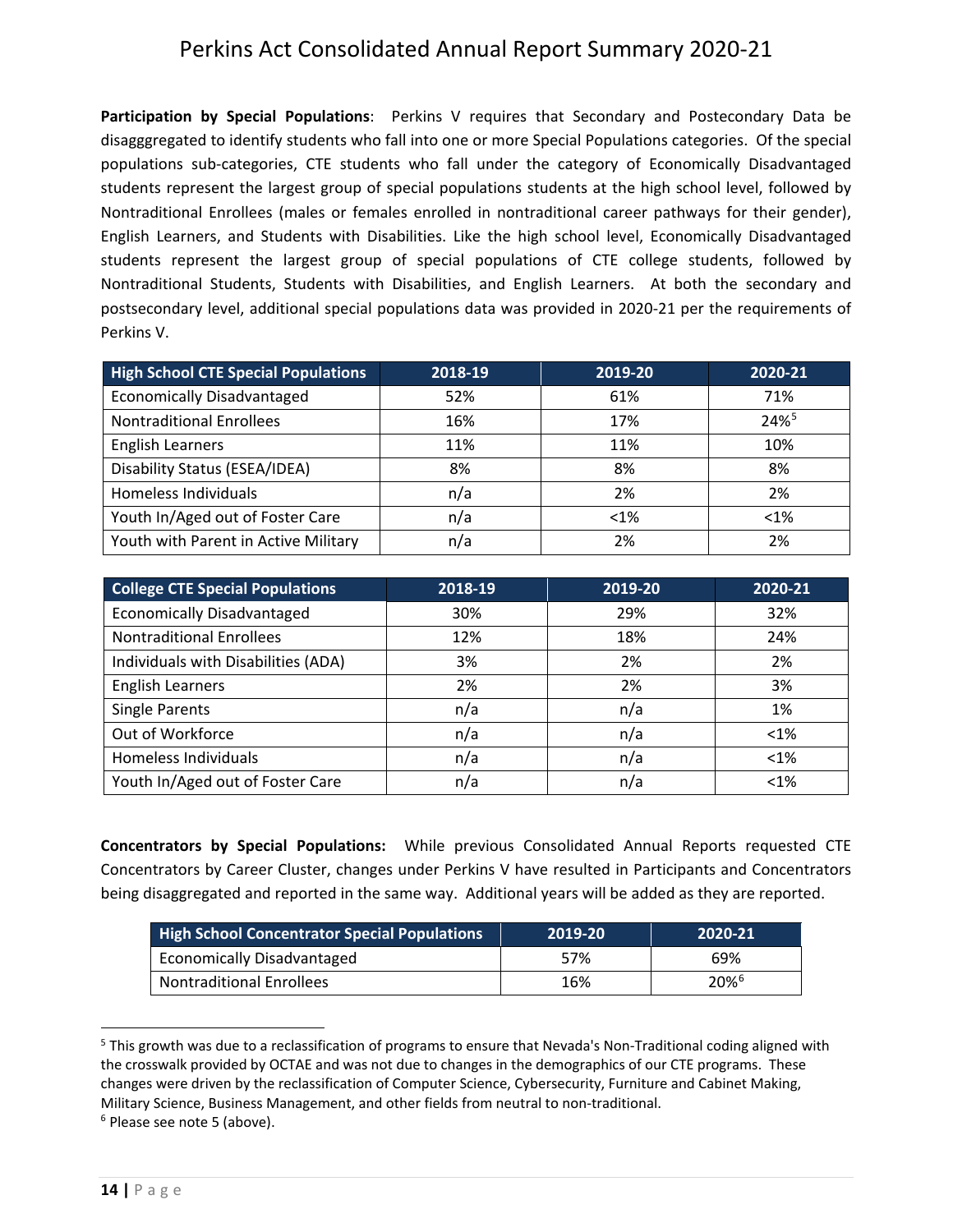| <b>High School Concentrator Special Populations</b> | 2019-20 | 2020-21 |
|-----------------------------------------------------|---------|---------|
| <b>English Learners</b>                             | 8%      | 9%      |
| Disability Status (ESEA/IDEA)                       | 6%      | 7%      |
| Homeless Individuals                                | 1%      | 1%      |
| Youth In/Aged out of Foster Care                    | $< 1\%$ | $< 1\%$ |
| Youth with Parent in Active Military                | 2%      | 2%      |

| <b>College Concentrator Special Populations</b> | 2019-20 | 2020-21 |
|-------------------------------------------------|---------|---------|
| <b>Economically Disadvantaged</b>               | 27%     | 34%     |
| <b>Nontraditional Enrollees</b>                 | 17%     | 19%     |
| <b>English Learners</b>                         | 3%      | 3%      |
| Individuals with Disabilities (ADA)             | 2%      | 2%      |
| <b>Single Parents</b>                           | n/a     | 1%      |
| Out of Workforce                                | n/a     | $< 1\%$ |
| Homeless Individuals                            | n/a     | $< 1\%$ |

<span id="page-15-0"></span>**Participants by Career Cluster:** Both Secondary and Postsecondary CTE Programs are organized in sixteen distinct career clusters. Perkins V requires that Secondary and Postsecondary CTE Participants are disaggregated by cluster. This is a new requirement. Prior CARs only asked for CTE Concentrators by Career Cluster. Because students may be participants in multiple clusters, the totals in the following chart will exceed the total number of reported participants.

| <b>Career Cluster</b>                       | <b>Postsecondary</b><br><b>Participants</b> | <b>Secondary</b><br><b>Participants</b> |
|---------------------------------------------|---------------------------------------------|-----------------------------------------|
| Agriculture, Food, and Natural Resources    | 1452                                        | 2652                                    |
| Architecture and Construction               | 2717                                        | 4519                                    |
| Arts, AV, Tech., and Comm.                  | 3454                                        | 19060                                   |
| Business Management and Admin.              | 6855                                        | 1539                                    |
| <b>Education and Training</b>               | 2801                                        | 4272                                    |
| Finance                                     | 2544                                        | 839                                     |
| Government and Public Admin.                | 81                                          | 5225                                    |
| <b>Health Science</b>                       | 5236                                        | 9181                                    |
| <b>Hospitality and Tourism</b>              | 547                                         | 8603                                    |
| <b>Human Services</b>                       | 1361                                        | 3088                                    |
| <b>Information Technology</b>               | 4513                                        | 9726                                    |
| Law, Public Safety, Cor., and Sec.          | 2681                                        | 4739                                    |
| Manufacturing                               | 1851                                        | 3575                                    |
| Marketing                                   | 1237                                        | 5273                                    |
| <b>STEM</b>                                 | 517                                         | 2150                                    |
| Transportation, Distribution, and Logistics | 1194                                        | 4270                                    |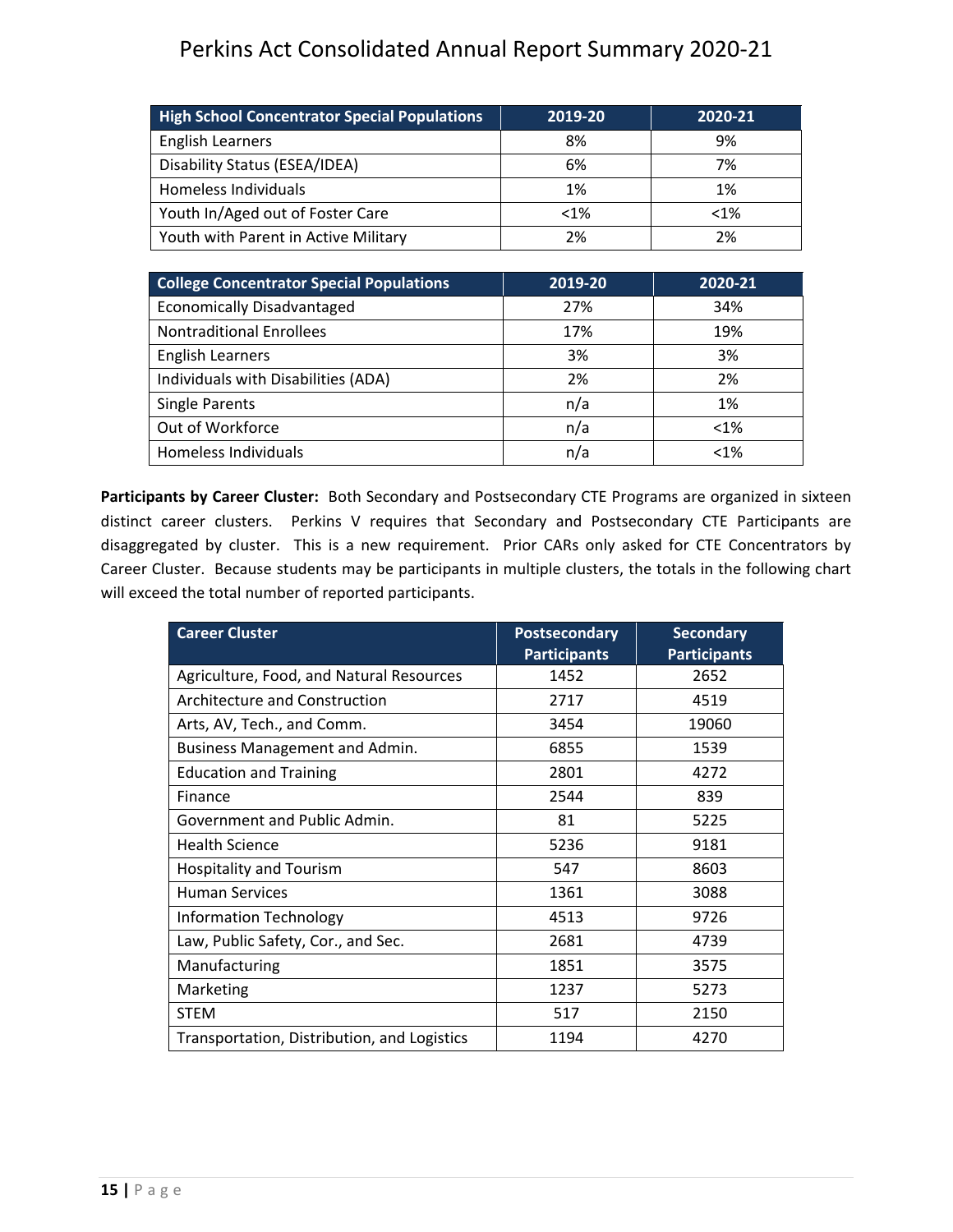<span id="page-16-0"></span>**Concentrators by Career Cluster:** The following provides the enrollment of CTE Concentrators by Career Cluster. Because students may be concentrators in multiple clusters, the totals in the following chart will exceed the total number of reported concentrators.

| <b>Career Cluster</b>                       | <b>Postsecondary</b><br><b>Concentrators</b> | <b>Secondary</b><br><b>Concentrators</b> |
|---------------------------------------------|----------------------------------------------|------------------------------------------|
| Agriculture, Food, and Natural Resources    | 103                                          | 1248                                     |
| Architecture and Construction               | 1152                                         | 2069                                     |
| Arts, AV, Tech., and Comm.                  | 561                                          | 8260                                     |
| Business Management and Admin.              | 1328                                         | 1060                                     |
| <b>Education and Training</b>               | 696                                          | 1942                                     |
| Finance                                     | 244                                          | 330                                      |
| Government and Public Admin.                | n                                            | 2330                                     |
| <b>Health Science</b>                       | 2095                                         | 5149                                     |
| <b>Hospitality and Tourism</b>              | 192                                          | 4302                                     |
| <b>Human Services</b>                       | 37                                           | 1040                                     |
| <b>Information Technology</b>               | 761                                          | 3492                                     |
| Law, Public Safety, Cor., and Sec.          | 989                                          | 2195                                     |
| Manufacturing                               | 703                                          | 1480                                     |
| Marketing                                   | 110                                          | 1753                                     |
| <b>STEM</b>                                 | 80                                           | 1383                                     |
| Transportation, Distribution, and Logistics | 587                                          | 1890                                     |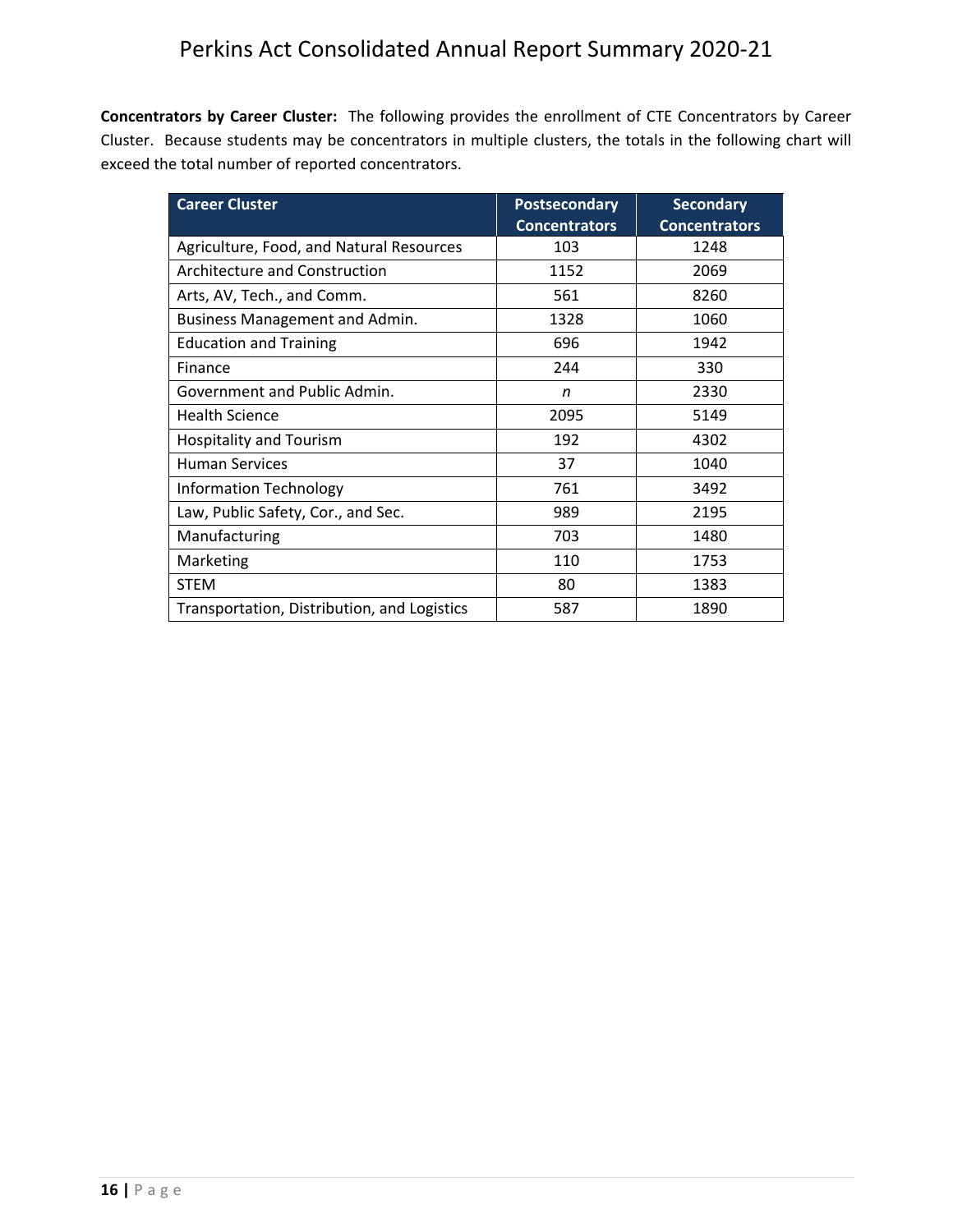## **CTE Performance Indicators**

<span id="page-17-0"></span>The Perkins V accountability system evaluates the extent to which a state's CTE concentrators meet statedetermined levels of performance across several secondary and postsecondary indicators of performance. Perkins V empowers states to set their own state-determined levels of performance for each of the four years covered by the initial state plan, based on specific criteria. The level of each core indicator performance must be the same for all concentrators in the state. The target level should also require the state to make meaningful progress toward improving the performance of all CTE students, including subgroups. These performance levels must be included in the state plan public comment process and approved by the U.S. Secretary of Education based on the criteria set forth in the law. States will continue to lead negotiations with local recipients related to local performance levels (where applicable), which must equal the state total when aggregated. States and districts must meet 90% of the target. If they do not, then they are required to file a performance plan with the state.

#### **Secondary CTE Performance Indicators**

Secondary performance indicators examine CTE concentrator performance on statewide reading/language arts, mathematics, and science assessments, pass rates for CTE end-of-program assessments, graduation rates, post-graduation placement (employment, college, military service, or a service program), attainment of postsecondary credit in high school, and participation in career paths in nontraditional fields (e.g., engineering for females, nursing for males etc.).

| <b>Secondary Performance Indicators</b>              | <b>SDLP</b><br>$(2020-21)$ | <b>SDLP</b><br>$(2021-22)$ | <b>SDLP</b><br>$(2022 - 23)$ | <b>SDLP</b><br>$(2023 - 24)$ |
|------------------------------------------------------|----------------------------|----------------------------|------------------------------|------------------------------|
| 1S1 Four-Year Graduation Rate                        | 84.00%                     | 84.00%                     | 87.00%                       | 87.00%                       |
| 2S1 Academic Proficiency in Reading/Language Arts    | 37.62%                     | 37.62%                     | 40.50%                       | 40.50%                       |
| 2S2 Academic Proficiency in Mathematics              | 16.46%                     | 16.46%                     | 17.00%                       | 17.00%                       |
| 2S3 Academic Proficiency in Science                  | 15.70%                     | 15.70%                     | 16.70%                       | 16.70%                       |
| 3S1 Postsecondary Placement                          | 32.58%                     | 32.58%                     | 33.08%                       | 33.08%                       |
| 4S1 Non-Traditional Program Enrollment               | 30.28%                     | 30.28%                     | 30.53%                       | 30.53%                       |
| 5S2 Program Quality - Attained Postsecondary Credits | 1.12%                      | 1.12%                      | 1.37%                        | 1.37%                        |

#### **Postsecondary CTE Performance Indicators**

Postsecondary performance indicators examine program completion leading to a credential, certificate, or degree, student retention rates, post-graduation placement (workforce, college, military service, or a service program) and participation in career paths in non-traditional fields (e.g., engineering for females, nursing for males etc.).

| <b>Postsecondary Performance Indicators</b>      | <b>SDLP</b><br>$(2020-21)$ | <b>SDLP</b><br>$(2021-22)$ | <b>SDLP</b><br>$(2022 - 23)$ | <b>SDLP</b><br>$(2023-24)$ |
|--------------------------------------------------|----------------------------|----------------------------|------------------------------|----------------------------|
| 1P1 - Postsecondary Retention and Placement      | 43.10%                     | 43.10%                     | 46.00%                       | 46.00%                     |
| 2P1 - Earned Recognized Postsecondary Credential | 17.58%                     | 17.58%                     | 22.00%                       | 22.00%                     |
| 3P1 - Nontraditional Program Enrollment          | 12.23%                     | 12.23%                     | 17.00%                       | 17.00%                     |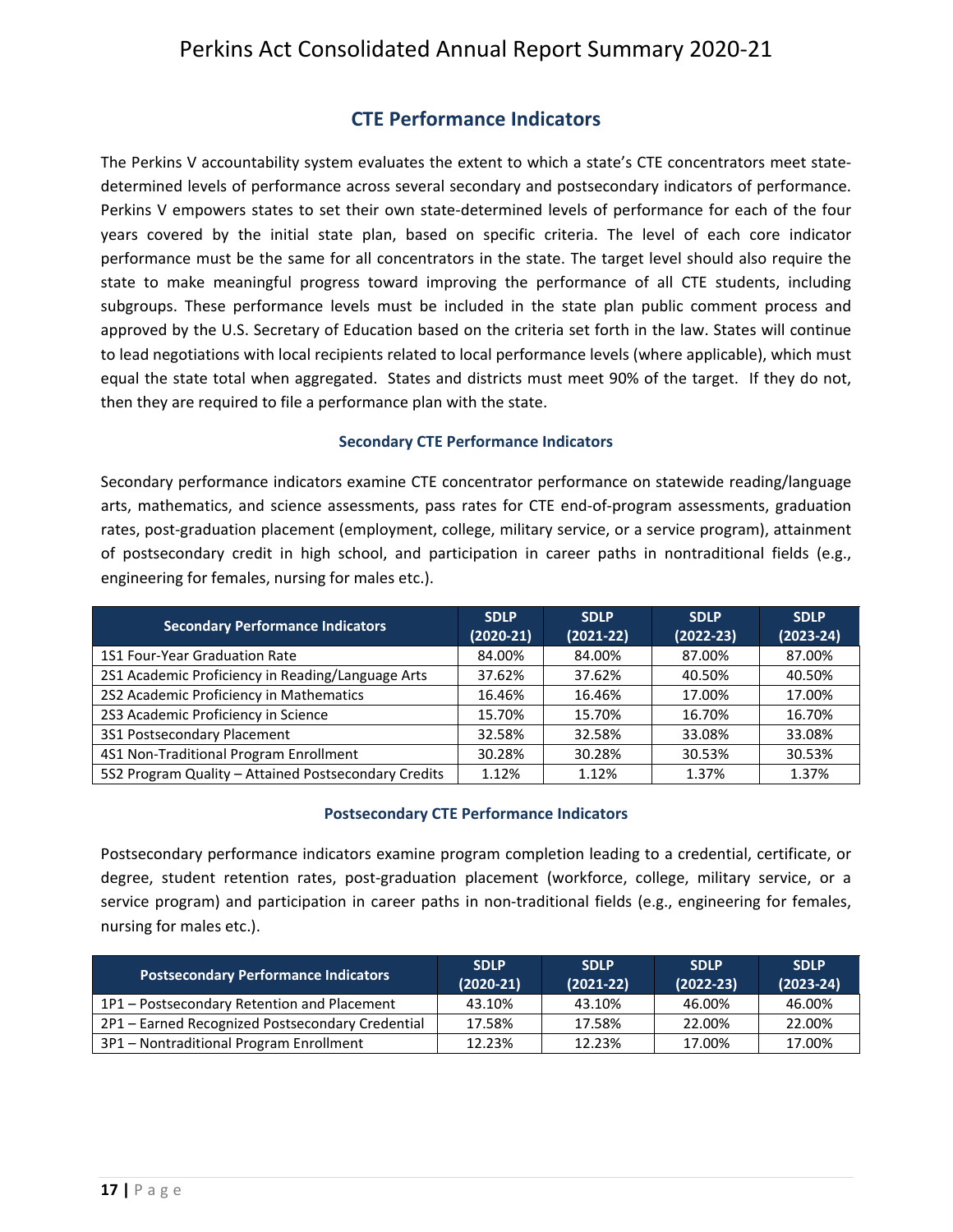## **Secondary/Postsecondary Performance Indicator Detail**

<span id="page-18-0"></span>The following breakdown of the Secondary Performance Indicators provides a snapshot of the state's performance in the 2020-21 year. This data was collected and reported to the Office of Career, Technical, and Adult Education (OCTAE) in the State CAR in January 2022.

#### <span id="page-18-1"></span>**1S1: Four-Year Graduation Rate**

**Perkins V:** The percentage of CTE concentrators who graduated high school, as measured by the four-year adjusted cohort graduation rate (defined in section 8101 of the Elementary and Secondary Education Act of 1965). CTE students have consistently exceeded the graduation rate target standard and have one of the highest rates of graduation of any of Nevada's student populations.

| <b>CTE Concentrators</b><br><b>Earning a Secondary</b><br><b>Diploma</b> | <b>CTE Concentrators</b><br>who were included<br>in the State's<br>computation of its<br>graduation rate | <b>State Determined</b><br>Performance Level | <b>Actual Level of</b><br><b>Performance</b> | Level of<br>Performance |
|--------------------------------------------------------------------------|----------------------------------------------------------------------------------------------------------|----------------------------------------------|----------------------------------------------|-------------------------|
| 13.892                                                                   | 15.084                                                                                                   | 84.00%                                       | 92.10%                                       | <b>Exceeded Target</b>  |

| District*   | <b>CTE Concentrators</b><br><b>Earning a Secondary</b><br><b>Diploma</b> | <b>CTE Concentrators who were</b><br>included in the State's<br>computation of its<br>graduation rate | <b>Actual Level of</b><br><b>Performance</b> | Level of<br><b>Performance</b> |
|-------------|--------------------------------------------------------------------------|-------------------------------------------------------------------------------------------------------|----------------------------------------------|--------------------------------|
| Carson City | 344                                                                      | 368                                                                                                   | 93.48%                                       | <b>Exceeded Target</b>         |
| Churchill   | n                                                                        | n                                                                                                     | 82.95%                                       | Met Target                     |
| Clark       | 10,603                                                                   | 11,518                                                                                                | 92.06%                                       | <b>Exceeded Target</b>         |
| Douglas     | 237                                                                      | 260                                                                                                   | 91.15%                                       | <b>Exceeded Target</b>         |
| Elko        | 338                                                                      | 377                                                                                                   | 89.66%                                       | <b>Exceeded Target</b>         |
| Humboldt    | 101                                                                      | 104                                                                                                   | 97.12%                                       | <b>Exceeded Target</b>         |
| Lander      | 24                                                                       | 31                                                                                                    | 77.42%                                       | Met Target                     |
| Lincoln     | 28                                                                       | 28                                                                                                    | 100.00%                                      | <b>Exceeded Target</b>         |
| Lyon        | 277                                                                      | 291                                                                                                   | 95.19%                                       | <b>Exceeded Target</b>         |
| Mineral     | 14                                                                       | 15                                                                                                    | 93.33%                                       | <b>Exceeded Target</b>         |
| Nye         | 195                                                                      | 216                                                                                                   | 90.28%                                       | <b>Exceeded Target</b>         |
| Pershing    | 16                                                                       | 16                                                                                                    | 100.00%                                      | <b>Exceeded Target</b>         |
| Pinecrest   | n                                                                        | n                                                                                                     | 100.00%                                      | <b>Exceeded Target</b>         |
| <b>SLAM</b> | 82                                                                       | 83                                                                                                    | 98.80%                                       | <b>Exceeded Target</b>         |
| Washoe      | 1452                                                                     | 1551                                                                                                  | 93.62%                                       | <b>Exceeded Target</b>         |
| White Pine  | 62                                                                       | 72                                                                                                    | 86.11%                                       | <b>Exceeded Target</b>         |

\*Eureka, Storey, and Esmeralda Counties do not participate in Perkins funding for CTE Programs. Currently SLAM and Pinecrest are the only SPCSA Charter Schools receiving Perkins Funding.

n = number less than 10/suppressed for FERPA protection due to other reporting in this document

#### <span id="page-18-2"></span>**2S1: Academic Proficiency in Reading/Language Arts**

**Perkins V:** CTE concentrator proficiency in the challenging State academic standards adopted by the State under section1111(b)(1) of the Elementary and Secondary Education Act of 1965, as measured by the academic assessments in reading/language arts as described in section 1111(b)(2) of such Act. NDE has established ACT cut scores for reporting ELA proficiency and will use those scores to report CTE concentrator ELA proficiency.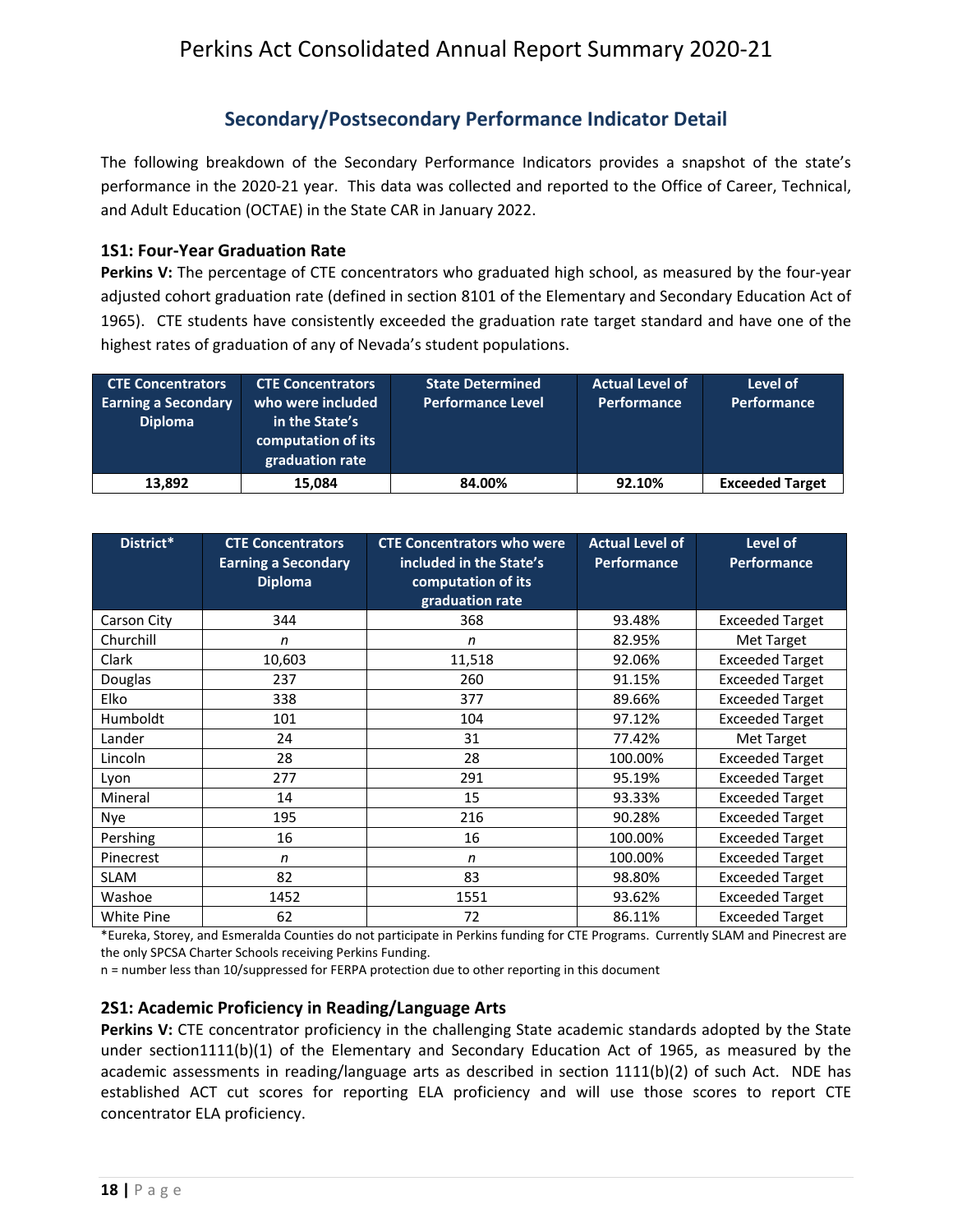| <b>CTE Concentrators</b><br>achieving reading /<br>language arts<br>proficiency on<br>challenging State<br>academic standards<br>adopted under ESSA | <b>CTE Concentrators</b><br>taking ESSA<br>assessment in<br>reading/language<br>arts | <b>State Determined</b><br><b>Performance Level</b> | <b>Actual Level of</b><br><b>Performance</b> | Level of<br>Performance |
|-----------------------------------------------------------------------------------------------------------------------------------------------------|--------------------------------------------------------------------------------------|-----------------------------------------------------|----------------------------------------------|-------------------------|
| 7.154                                                                                                                                               | 14,092                                                                               | 37.62%                                              | 50.77%                                       | <b>Exceeded Target</b>  |

| District*   | <b>CTE Concentrators achieving</b><br>reading / language arts<br>proficiency on challenging<br><b>State academic standards</b><br>adopted under ESSA | <b>CTE Concentrators</b><br>taking ESSA<br>assessment in<br>reading/language arts | <b>Actual Level of</b><br><b>Performance</b> | Level of<br><b>Performance</b> |
|-------------|------------------------------------------------------------------------------------------------------------------------------------------------------|-----------------------------------------------------------------------------------|----------------------------------------------|--------------------------------|
| Carson City | 180                                                                                                                                                  | 315                                                                               | 57.14%                                       | <b>Exceeded Target</b>         |
| Churchill   | 63                                                                                                                                                   | 118                                                                               | 53.39%                                       | <b>Exceeded Target</b>         |
| Clark       | 5,420                                                                                                                                                | 10,718                                                                            | 50.57%                                       | <b>Exceeded Target</b>         |
| Douglas     | 106                                                                                                                                                  | 213                                                                               | 49.77%                                       | <b>Exceeded Target</b>         |
| <b>Elko</b> | 148                                                                                                                                                  | 377                                                                               | 39.26%                                       | <b>Exceeded Target</b>         |
| Humboldt    | 48                                                                                                                                                   | 91                                                                                | 52.75%                                       | <b>Exceeded Target</b>         |
| Lander      | n                                                                                                                                                    | n                                                                                 | 42.42%                                       | <b>Exceeded Target</b>         |
| Lincoln     | 17                                                                                                                                                   | 40                                                                                | 42.50%                                       | <b>Exceeded Target</b>         |
| Lyon        | 116                                                                                                                                                  | 279                                                                               | 41.58%                                       | <b>Exceeded Target</b>         |
| Mineral     | n                                                                                                                                                    | n                                                                                 | 37.50%                                       | <b>Met Target</b>              |
| Nye         | 94                                                                                                                                                   | 225                                                                               | 41.78%                                       | <b>Exceeded Target</b>         |
| Pershing    | n                                                                                                                                                    | n                                                                                 | 50.00%                                       | <b>Exceeded Target</b>         |
| Pinecrest   | n                                                                                                                                                    | n                                                                                 | 52.94%                                       | <b>Exceeded Target</b>         |
| <b>SLAM</b> | 56                                                                                                                                                   | 112                                                                               | 50.00%                                       | <b>Exceeded Target</b>         |
| Washoe      | 848                                                                                                                                                  | 1474                                                                              | 57.53%                                       | <b>Exceeded Target</b>         |
| White Pine  | 26                                                                                                                                                   | 62                                                                                | 41.94%                                       | <b>Exceeded Target</b>         |

\*Eureka, Storey, and Esmeralda Counties do not participate in Perkins funding for CTE Programs. Currently SLAM and Pinecrest are the only SPCSA Charter Schools receiving Perkins Funding.

n = number less than 10 and/or suppressed for FERPA protection

#### <span id="page-19-0"></span>**2S2: Academic Proficiency in Mathematics**

Perkins V: CTE concentrator proficiency in the challenging State academic standards adopted by the State under section1111(b)(1) of the Elementary and Secondary Education Act of 1965, as measured by the academic assessments in mathematics as described in section 1111(b)(2) of such Act. NDE has established ACT cut scores for reporting Math proficiency and will use those scores to report CTE concentrator Math proficiency.

| <b>CTE Concentrators</b><br>achieving<br>mathematics<br>proficiency on<br>challenging State<br>academic standards<br>adopted under ESSA | <b>CTE Concentrators</b><br>taking ESSA<br>assessment in<br>mathematics | <b>State Determined</b><br><b>Performance Level</b> | <b>Actual Level of</b><br>Performance | <b>Level of Performance</b> |
|-----------------------------------------------------------------------------------------------------------------------------------------|-------------------------------------------------------------------------|-----------------------------------------------------|---------------------------------------|-----------------------------|
| 3,503                                                                                                                                   | 14.166                                                                  | 16.46%                                              | 24.73%                                | <b>Exceeded Target</b>      |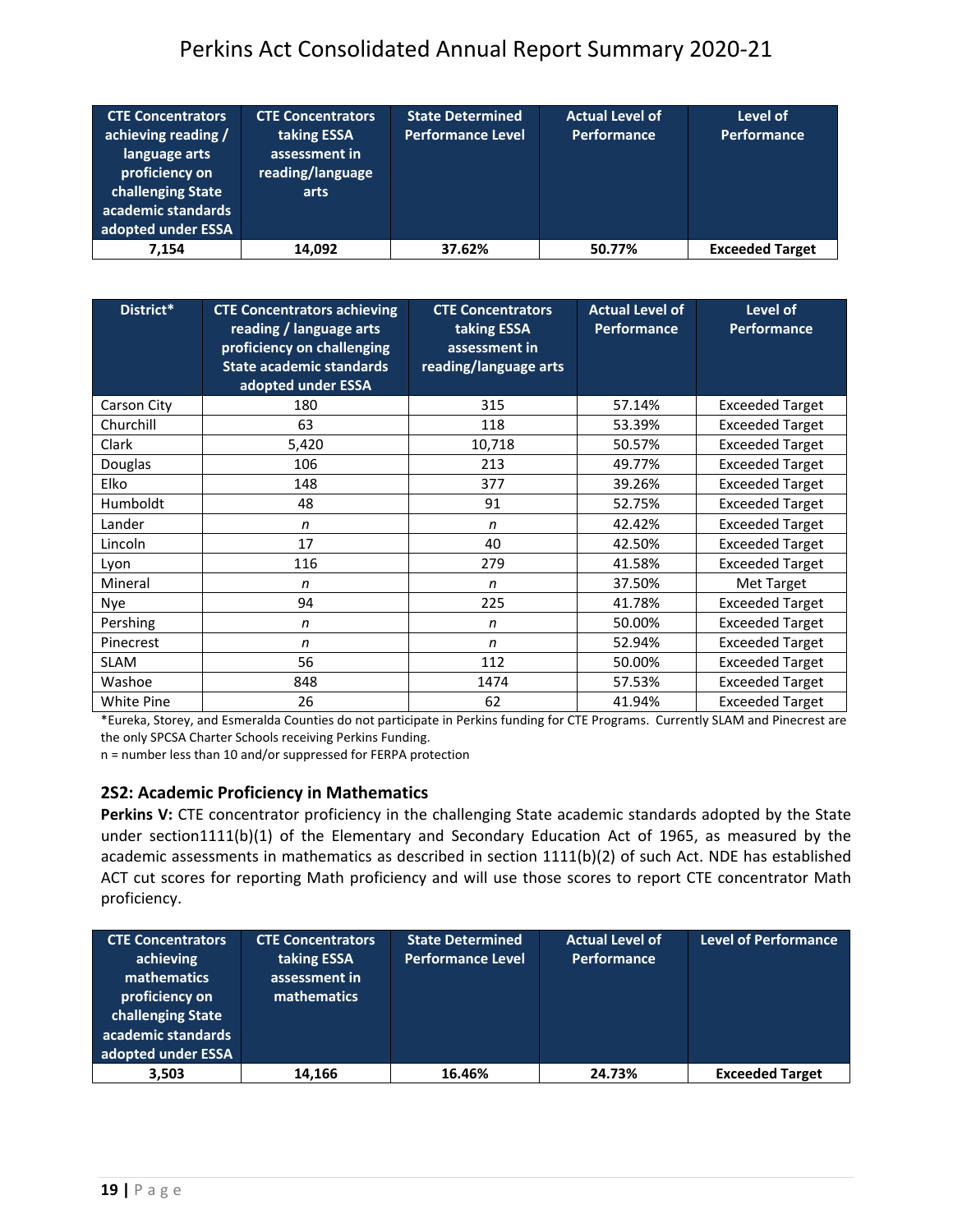| District*         | <b>CTE Concentrators achieving</b><br>mathematics proficiency on<br>challenging State academic<br>standards adopted under<br><b>ESSA</b> | <b>CTE Concentrators</b><br>taking ESSA<br>assessment in<br>mathematics | <b>Actual Level of</b><br>Performance | Level of<br><b>Performance</b> |
|-------------------|------------------------------------------------------------------------------------------------------------------------------------------|-------------------------------------------------------------------------|---------------------------------------|--------------------------------|
| Carson City       | 86                                                                                                                                       | 315                                                                     | 27.30%                                | <b>Exceeded Target</b>         |
| Churchill         | 14                                                                                                                                       | 118                                                                     | 11.86%                                | Did not Meet                   |
| Clark             | 2,574                                                                                                                                    | 10,768                                                                  | 23.90%                                | <b>Exceeded Target</b>         |
| Douglas           | 64                                                                                                                                       | 215                                                                     | 29.77%                                | <b>Exceeded Target</b>         |
| Elko              | 82                                                                                                                                       | 381                                                                     | 21.52%                                | <b>Exceeded Target</b>         |
| Humboldt          | 21                                                                                                                                       | 91                                                                      | 23.08%                                | <b>Exceeded Target</b>         |
| Lander            | n                                                                                                                                        | n                                                                       | 6.06%                                 | Did not Meet                   |
| Lincoln           | $\mathsf{n}$                                                                                                                             | n                                                                       | 22.50%                                | <b>Exceeded Target</b>         |
| Lyon              | 61                                                                                                                                       | 283                                                                     | 21.55%                                | <b>Exceeded Target</b>         |
| Mineral           | n                                                                                                                                        | n                                                                       | 12.50%                                | Did not Meet                   |
| <b>Nye</b>        | 33                                                                                                                                       | 225                                                                     | 14.67%                                | Did not Meet                   |
| Pershing          | n                                                                                                                                        | n                                                                       | 25.00%                                | <b>Exceeded Target</b>         |
| Pinecrest         | $\mathsf{n}$                                                                                                                             | n                                                                       | 35.29%                                | <b>Exceeded Target</b>         |
| <b>SLAM</b>       | 17                                                                                                                                       | 113                                                                     | 15.04%                                | Met Target                     |
| Washoe            | 514                                                                                                                                      | 1485                                                                    | 34.61%                                | <b>Exceeded Target</b>         |
| <b>White Pine</b> | 16                                                                                                                                       | 62                                                                      | 25.81%                                | <b>Exceeded Target</b>         |

\*Eureka, Storey, and Esmeralda Counties do not participate in Perkins funding for CTE Programs. Currently SLAM and Pinecrest are the only SPCSA Charter Schools receiving Perkins Funding.

n = number less than 10 and/or suppressed for FERPA protection

#### <span id="page-20-0"></span>**2S3: Academic Proficiency in Science**

**Perkins V:** CTE concentrator proficiency in the challenging State academic standards adopted by the State under section1111(b)(1) of the Elementary and Secondary Education Act of 1965, as measured by the academic assessments in science as described in section 1111(b)(2) of such Act. NDE has established cut scores for NVACSS Science proficiency and will use those scores to report CTE concentrator Science proficiency.

| <b>CTE Concentrators</b><br>achieving science<br>proficiency on<br>challenging State<br>academic standards<br>adopted under ESSA | <b>CTE Concentrators</b><br>taking ESSA<br>assessment in<br><b>Science</b> | <b>State Determined</b><br><b>Performance Level</b> | <b>Actual Level of</b><br><b>Performance</b> | Level of<br><b>Performance</b> |
|----------------------------------------------------------------------------------------------------------------------------------|----------------------------------------------------------------------------|-----------------------------------------------------|----------------------------------------------|--------------------------------|
| 227                                                                                                                              | 745                                                                        | 15.70%                                              | 30.47%                                       | <b>Exceeded Target</b>         |

| District*   | <b>CTE Concentrators achieving</b><br>science proficiency on<br>challenging State academic<br>standards adopted under<br><b>ESSA</b> | <b>CTE Concentrators</b><br>taking ESSA<br>assessment in Science | <b>Actual Level of</b><br>Performance | Level of<br><b>Performance</b> |
|-------------|--------------------------------------------------------------------------------------------------------------------------------------|------------------------------------------------------------------|---------------------------------------|--------------------------------|
| Carson City |                                                                                                                                      | -                                                                |                                       |                                |
| Churchill   |                                                                                                                                      |                                                                  | 14.81%                                | Met Target                     |
| Clark       | 42                                                                                                                                   | 85                                                               | 49.41%                                | <b>Exceeded Target</b>         |
| Douglas     |                                                                                                                                      |                                                                  | 33.33%                                | <b>Exceeded Target</b>         |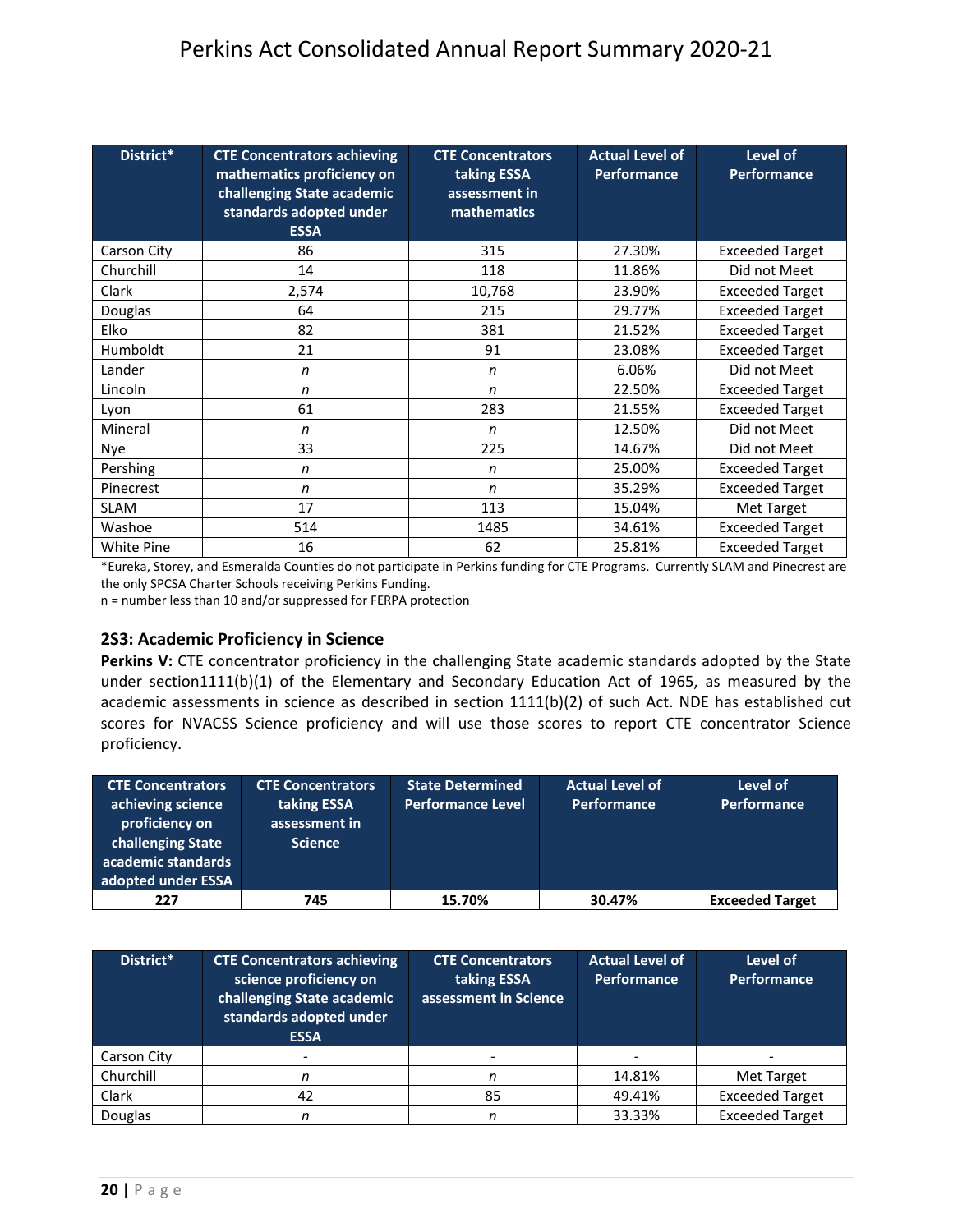| District*         | <b>CTE Concentrators achieving</b><br>science proficiency on<br>challenging State academic<br>standards adopted under<br><b>ESSA</b> | <b>CTE Concentrators</b><br>taking ESSA<br>assessment in Science | <b>Actual Level of</b><br><b>Performance</b> | Level of<br><b>Performance</b> |
|-------------------|--------------------------------------------------------------------------------------------------------------------------------------|------------------------------------------------------------------|----------------------------------------------|--------------------------------|
| <b>Elko</b>       | 84                                                                                                                                   | 311                                                              | 27.01%                                       | <b>Exceeded Target</b>         |
| <b>Humboldt</b>   | 30                                                                                                                                   | 71                                                               | 42.25%                                       | <b>Exceeded Target</b>         |
| Lander            | n                                                                                                                                    | n                                                                | 0.00%                                        | Did not Meet                   |
| Lincoln           |                                                                                                                                      |                                                                  |                                              |                                |
| Lyon              | 16                                                                                                                                   | 40                                                               | 40.00%                                       | <b>Exceeded Target</b>         |
| Mineral           | $\overline{\phantom{0}}$                                                                                                             |                                                                  |                                              |                                |
| <b>Nye</b>        | 33                                                                                                                                   | 145                                                              | 22.76%                                       | <b>Exceeded Target</b>         |
| Pershing          | n                                                                                                                                    | n                                                                | 50.00%                                       | <b>Exceeded Target</b>         |
| Pinecrest         |                                                                                                                                      |                                                                  |                                              |                                |
| <b>SLAM</b>       |                                                                                                                                      |                                                                  |                                              |                                |
| Washoe            | n                                                                                                                                    | n                                                                | 27.27%                                       | <b>Exceeded Target</b>         |
| <b>White Pine</b> | n                                                                                                                                    | n                                                                | 43.75%                                       | <b>Exceeded Target</b>         |

\*Eureka, Storey, and Esmeralda Counties do not participate in Perkins funding for CTE Programs. Currently SLAM and Pinecrest are the only SPCSA Charter Schools receiving Perkins Funding.

- = no data for this indicator. Because Science exams are offered in 9<sup>th</sup> or 10<sup>th</sup> grade depending on the district, and most students become CTE Concentrators in 10<sup>th</sup> grade, some districts may not have any concentrators who took the exam in the reporting year. n = number less than 10 and/or suppressed for FERPA protection

#### <span id="page-21-0"></span>**3S1: Postsecondary Placement**

**Perkins V:** The percentage of CTE concentrators who, in the second quarter after exiting from secondary education, are in postsecondary education or advanced training, military service or a service program that receives assistance under title I of the National and Community Service Act of 1990 (42 U.S.C. 12511 et seq.), are volunteers as described in section 5(a) of the Peace Corps Act (22 U.S.C. 2504(a)), or are employed. This information will be acquired via a survey carried out by the districts as well as other potential matches to be done with NSHE. In 18-19 the only match that was done was with NSHE enrollment and thus this indicator only reflects postsecondary enrollment, not employment, military service, or any of the above categories.

| <b>CTE Concentrators</b><br>in Postsecondary<br>education in the<br>second quarter<br>after exiting from<br>secondary<br>education | <b>CTE Concentrators</b><br>exiting from<br>secondary<br>education | <b>State Determined</b><br><b>Performance Level</b> | <b>Actual Level of</b><br><b>Performance</b> | Level of<br><b>Performance</b> |
|------------------------------------------------------------------------------------------------------------------------------------|--------------------------------------------------------------------|-----------------------------------------------------|----------------------------------------------|--------------------------------|
| 6,108                                                                                                                              | 13,536                                                             | 32.58%                                              | 45.12%                                       | <b>Exceeded Target</b>         |

| District*   | <b>CTE Concentrators in</b><br><b>Postsecondary education in</b><br>the second quarter after<br>exiting from secondary<br>education | <b>CTE Concentrators</b><br>exiting from secondary<br>education | <b>Actual Level of</b><br>Performance | Level of<br>Performance |
|-------------|-------------------------------------------------------------------------------------------------------------------------------------|-----------------------------------------------------------------|---------------------------------------|-------------------------|
| Carson City | 206                                                                                                                                 | 342                                                             | 60.23%                                | <b>Exceeded Target</b>  |
| Churchill   | 42                                                                                                                                  | 120                                                             | 35.00%                                | <b>Exceeded Target</b>  |
| Clark       | 3,960                                                                                                                               | 10,034                                                          | 39.47%                                | <b>Exceeded Target</b>  |
| Douglas     | 138                                                                                                                                 | 234                                                             | 58.97%                                | <b>Exceeded Target</b>  |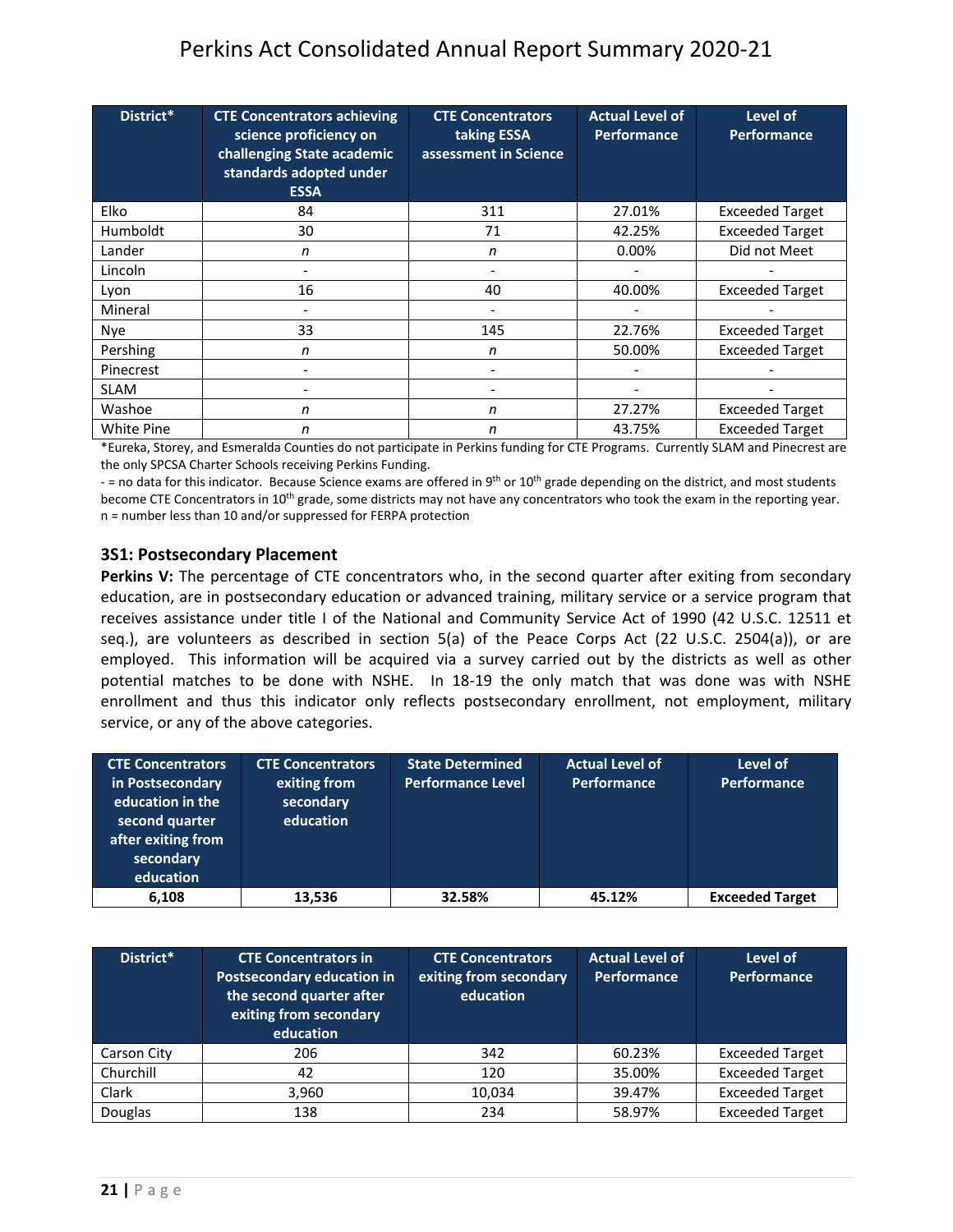| District*       | <b>CTE Concentrators in</b><br><b>Postsecondary education in</b><br>the second quarter after<br>exiting from secondary<br>education | <b>CTE Concentrators</b><br>exiting from secondary<br>education | <b>Actual Level of</b><br><b>Performance</b> | Level of<br><b>Performance</b> |
|-----------------|-------------------------------------------------------------------------------------------------------------------------------------|-----------------------------------------------------------------|----------------------------------------------|--------------------------------|
| <b>Elko</b>     | 252                                                                                                                                 | 400                                                             | 63.00%                                       | <b>Exceeded Target</b>         |
| <b>Humboldt</b> | 96                                                                                                                                  | 120                                                             | 80.00%                                       | <b>Exceeded Target</b>         |
| Lander          | n                                                                                                                                   | n                                                               | 66.67%                                       | <b>Exceeded Target</b>         |
| Lincoln         | 14                                                                                                                                  | 35                                                              | 40.00%                                       | <b>Exceeded Target</b>         |
| Lyon            | 173                                                                                                                                 | 329                                                             | 52.58%                                       | <b>Exceeded Target</b>         |
| Mineral         | n                                                                                                                                   | n                                                               | 88.89%                                       | <b>Exceeded Target</b>         |
| Nye             | 102                                                                                                                                 | 178                                                             | 57.30%                                       | <b>Exceeded Target</b>         |
| Pershing        | 13                                                                                                                                  | 13                                                              | 100.00%                                      | <b>Exceeded Target</b>         |
| Pinecrest       | n                                                                                                                                   | n                                                               | 85.71%                                       | <b>Exceeded Target</b>         |
| <b>SLAM</b>     | 38                                                                                                                                  | 56                                                              | 67.86%                                       | <b>Exceeded Target</b>         |
| Washoe          | 936                                                                                                                                 | 1449                                                            | 64.60%                                       | <b>Exceeded Target</b>         |
| White Pine      | 51                                                                                                                                  | 55                                                              | 92.73%                                       | <b>Exceeded Target</b>         |

\*Eureka, Storey, and Esmeralda Counties do not participate in Perkins funding for CTE Programs. Currently SLAM and Pinecrest are the only SPCSA Charter Schools receiving Perkins Funding.

n = number less than 10 and/or suppressed for FERPA protection

#### <span id="page-22-0"></span>**4S1: Non-traditional Program Enrollment**

Perkins V: The percentage of CTE concentrators in career and technical education programs and programs of study that lead to non-traditional fields.

| <b>CTE Concentrators</b><br>from<br>underrepresented<br>gender groups in<br><b>CTE programs that</b><br>lead to<br>nontraditional fields | <b>CTE Concentrators</b><br>in a CTE program or<br>program of study<br>that leads to<br>nontraditional fields<br>during the reporting<br>vear | <b>State Determined</b><br><b>Performance Level</b> | <b>Actual Level of</b><br><b>Performance</b> | Level of<br>Performance |
|------------------------------------------------------------------------------------------------------------------------------------------|-----------------------------------------------------------------------------------------------------------------------------------------------|-----------------------------------------------------|----------------------------------------------|-------------------------|
| 7.082                                                                                                                                    | 21.436                                                                                                                                        | 30.28%                                              | 33.04%                                       | <b>Exceeded Target</b>  |

| District*   | <b>CTE Concentrators from</b><br>underrepresented gender<br>groups in CTE programs that<br>lead to nontraditional fields | <b>CTE Concentrators in a</b><br><b>CTE</b> program or<br>program of study that<br>leads to nontraditional<br>fields during the<br>reporting year | <b>Actual Level of</b><br><b>Performance</b> | Level of<br><b>Performance</b> |
|-------------|--------------------------------------------------------------------------------------------------------------------------|---------------------------------------------------------------------------------------------------------------------------------------------------|----------------------------------------------|--------------------------------|
| Carson City | 97                                                                                                                       | 340                                                                                                                                               | 28.53%                                       | Met Target                     |
| Churchill   | 70                                                                                                                       | 164                                                                                                                                               | 42.68%                                       | <b>Exceeded Target</b>         |
| Clark       | 5,582                                                                                                                    | 16,275                                                                                                                                            | 34.30%                                       | <b>Exceeded Target</b>         |
| Douglas     | 60                                                                                                                       | 269                                                                                                                                               | 22.30%                                       | Did not Meet                   |
| Elko        | 218                                                                                                                      | 704                                                                                                                                               | 30.97%                                       | <b>Exceeded Target</b>         |
| Humboldt    | 23                                                                                                                       | 157                                                                                                                                               | 14.65%                                       | Did not Meet                   |
| Lander      | n                                                                                                                        | n                                                                                                                                                 | 16.13%                                       | Did not Meet                   |
| Lincoln     | 13                                                                                                                       | 62                                                                                                                                                | 20.97%                                       | Did not Meet                   |
| Lyon        | 73                                                                                                                       | 337                                                                                                                                               | 21.66%                                       | Did not Meet                   |
| Mineral     | n                                                                                                                        | n                                                                                                                                                 | 0.00%                                        | Did not Meet                   |
| <b>Nye</b>  | 126                                                                                                                      | 402                                                                                                                                               | 31.34%                                       | <b>Exceeded Target</b>         |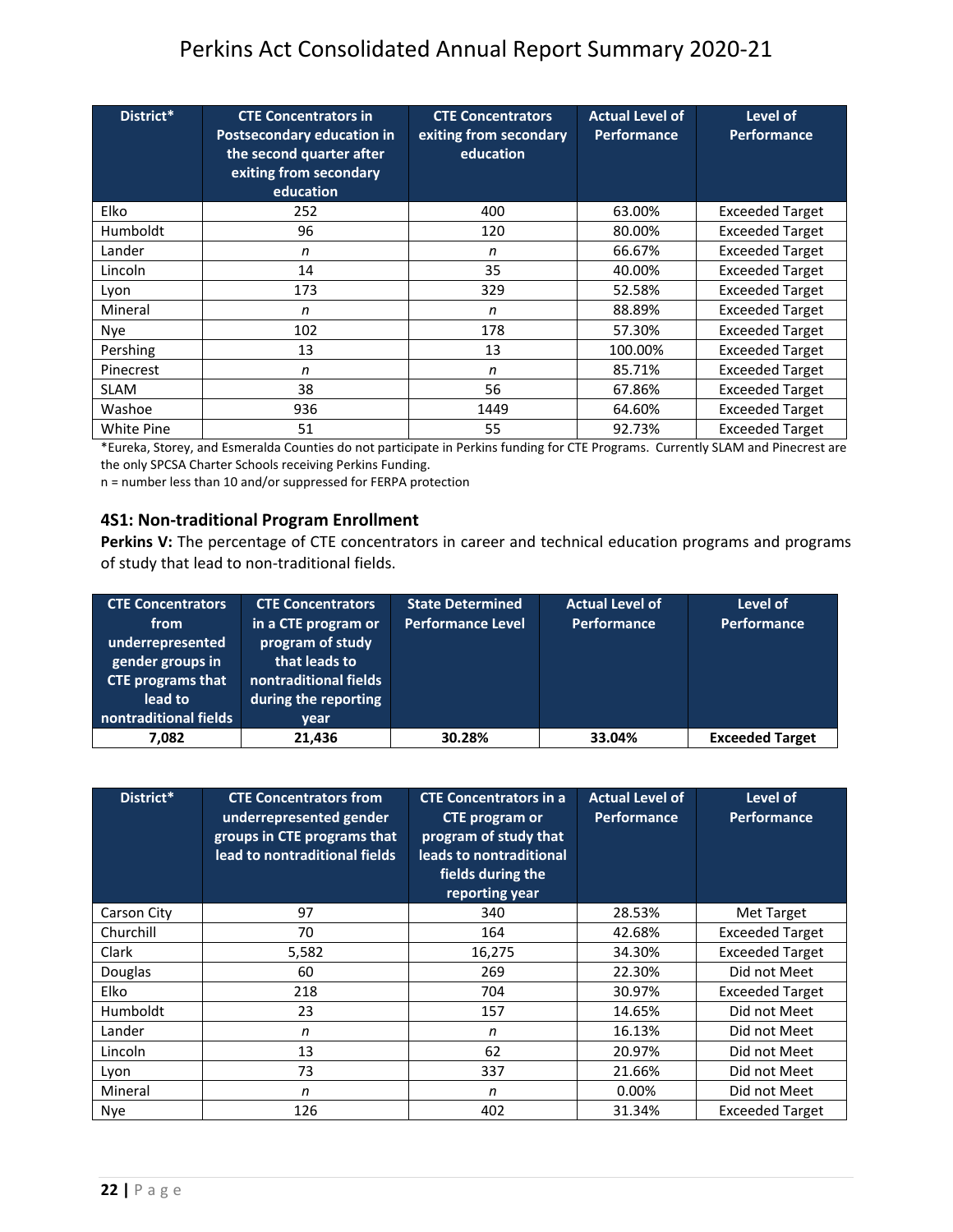| District*   | <b>CTE Concentrators from</b><br>underrepresented gender<br>groups in CTE programs that<br>lead to nontraditional fields | <b>CTE Concentrators in a</b><br><b>CTE</b> program or<br>program of study that<br>leads to nontraditional<br>fields during the<br>reporting year | <b>Actual Level of</b><br><b>Performance</b> | Level of<br><b>Performance</b> |
|-------------|--------------------------------------------------------------------------------------------------------------------------|---------------------------------------------------------------------------------------------------------------------------------------------------|----------------------------------------------|--------------------------------|
| Pershing    | n                                                                                                                        | n                                                                                                                                                 | 13.64%                                       | Did not Meet                   |
| Pinecrest   | 22                                                                                                                       | 85                                                                                                                                                | 25.88%                                       | Did not Meet                   |
| <b>SLAM</b> | 24                                                                                                                       | 72                                                                                                                                                | 33.33%                                       | <b>Exceeded Target</b>         |
| Washoe      | 727                                                                                                                      | 2420                                                                                                                                              | 30.04%                                       | Met Target                     |
| White Pine  | 39                                                                                                                       | 94                                                                                                                                                | 41.49%                                       | <b>Exceeded Target</b>         |

\*Eureka, Storey, and Esmeralda Counties do not participate in Perkins funding for CTE Programs. Currently SLAM and Pinecrest are the only SPCSA Charter Schools receiving Perkins Funding.

n = number less than 10 and/or suppressed for FERPA protection

#### <span id="page-23-0"></span>**5S2: Program Quality – Program Quality – Attained Postsecondary Credits**

**Perkins V:** The percentage of CTE concentrators graduating from high school having attained postsecondary credits in the relevant career and technical education program or program of study earned through a dual or concurrent enrollment or another credit transfer agreement. Due to the nature of our currently available dual credit data, this is being calculated as CTE concentrators who earned dual credit in a CTE program of study. Because currently this applies to a very small number of students, the disaggregated data has had to be massively suppressed compared to other indicators.

| <b>CTE Concentrators</b><br>who graduated<br>having earned dual<br>credit in a CTE area<br>as a part of a<br><b>Program of Study</b> | <b>CTE Concentrators</b><br>who were included<br>in the State's<br>computation of its<br>graduation rate | <b>State Determined</b><br><b>Performance Level</b> | <b>Actual Level of</b><br>Performance | <b>Level of Performance</b> |
|--------------------------------------------------------------------------------------------------------------------------------------|----------------------------------------------------------------------------------------------------------|-----------------------------------------------------|---------------------------------------|-----------------------------|
| 257                                                                                                                                  | 15084                                                                                                    | 1.12%                                               | 1.17%                                 | <b>Exceeded Target</b>      |

| District*   | <b>Level of Performance</b> |  |
|-------------|-----------------------------|--|
| Carson City | <b>Exceeded Target</b>      |  |
| Churchill   | Did not Meet                |  |
| Clark       | <b>Exceeded Target</b>      |  |
| Douglas     | Did not Meet                |  |
| Elko        | Did not Meet                |  |
| Humboldt    | Did not Meet                |  |
| Lander      | Did not Meet                |  |
| Lincoln     | Did not Meet                |  |
| Lyon        | Did not Meet                |  |
| Mineral     | Did not Meet                |  |
| Nye         | Did not Meet                |  |
| Pershing    | Did not Meet                |  |
| Pinecrest   | <b>Exceeded Target</b>      |  |
| SLAM        | Did not Meet                |  |
| Washoe      | Exceeded Target             |  |
| White Pine  | Did not Meet                |  |

<span id="page-23-1"></span>\*Eureka, Storey, and Esmeralda Counties do not participate in Perkins funding for CTE Programs. Currently SLAM and Pinecrest are the only SPCSA Charter Schools receiving Perkins Funding.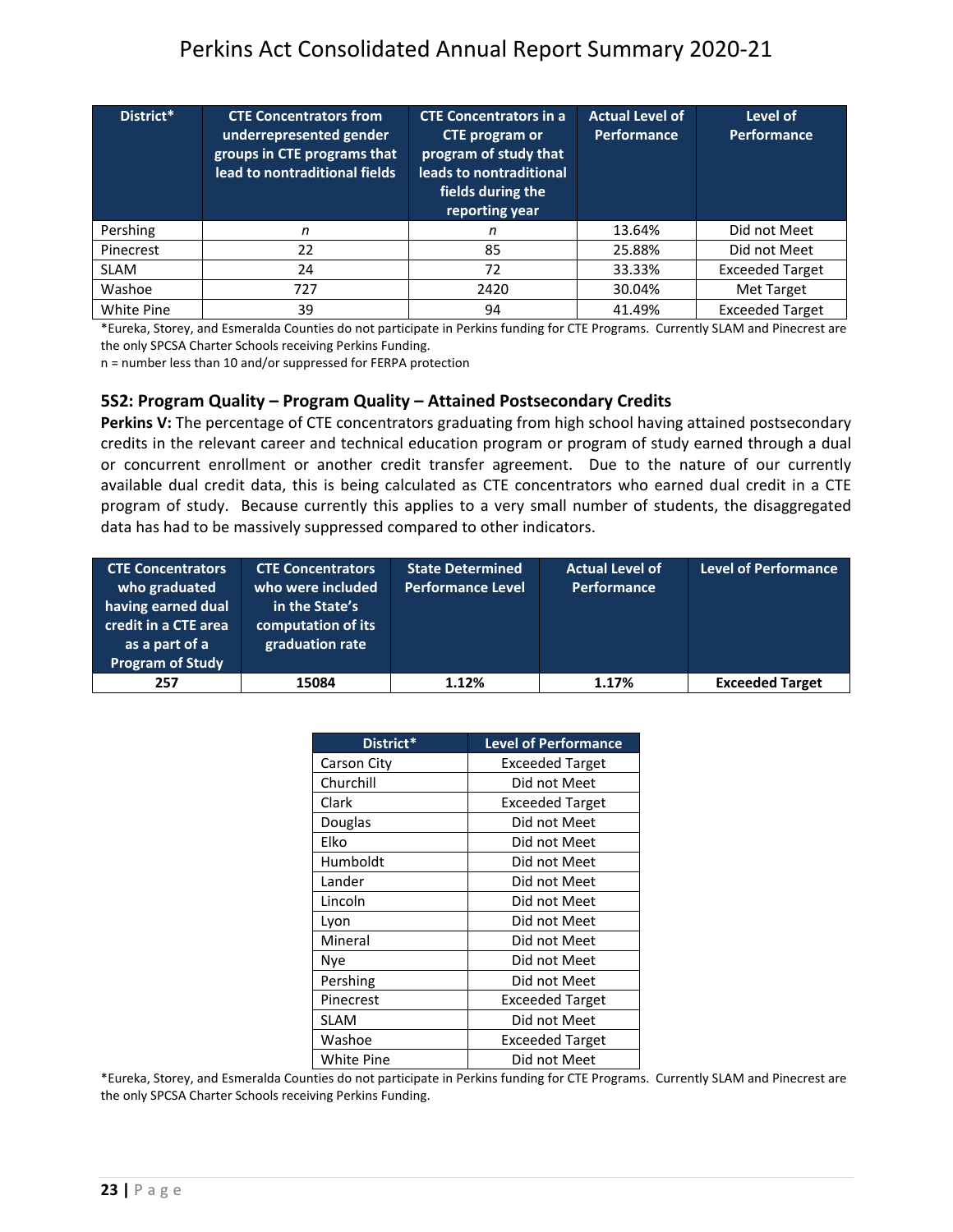## **Postsecondary Performance Indicators**

The following breakdown of the Postsecondary Performance Indicators provides a snapshot of the state's performance as we work to refine data collection to meet the needs of the Perkins V legislation. This data was collected in order to check Nevada's baselines and aid postsecondary institutions in the process or writing their Comprehensive Local Needs assessments but was not reported to the Office of Career, Technical, and Adult Education (OCTAE) in the State CAR. We will not report on Postsecondary Performance Indicators until December 2021.

#### <span id="page-24-0"></span>**1P1: Postsecondary Retention and Placement**

**Perkins V:** The percentage of CTE concentrators who, during the second quarter after program completion, remain enrolled in postsecondary education, are in advanced training, military service, or a service program that receives assistance under title I of the National and Community Service Act of 1990 (42 U.S.C. 12511 et seq.), are volunteers as described in section 5(a) of the Peace Corps Act (22 U.S.C. 2504(a)), or are placed or retained in employment.

| <b>CTE concentrators who,</b><br>during the 2nd quarter after<br>program completion, remain<br>enrolled, are in advanced<br>training, military service, or a<br>service program, are<br>volunteers, or are placed or<br>retained in employment | Number of CTE<br><b>concentrators</b><br>who completed<br>their program in<br>the reporting<br>year | <b>State Determined</b><br><b>Performance Level</b> | <b>Actual Level of</b><br><b>Performance</b> | Level of<br><b>Performance</b> |
|------------------------------------------------------------------------------------------------------------------------------------------------------------------------------------------------------------------------------------------------|-----------------------------------------------------------------------------------------------------|-----------------------------------------------------|----------------------------------------------|--------------------------------|
| 2604                                                                                                                                                                                                                                           | 5112                                                                                                | 43.10%                                              | 50.94%                                       | <b>Exceeded Target</b>         |

| <b>Institution</b> | CTE concentrators who, during the<br>2nd quarter after program<br>completion, remain enrolled, are<br>in advanced training, military<br>service, or a service program, are<br>volunteers, or are placed or<br>retained in employment | Number of CTE<br>concentrators who<br>completed their<br>program in the<br>reporting year | <b>Actual Level of</b><br><b>Performance</b> | Level of<br><b>Performance</b> |
|--------------------|--------------------------------------------------------------------------------------------------------------------------------------------------------------------------------------------------------------------------------------|-------------------------------------------------------------------------------------------|----------------------------------------------|--------------------------------|
| <b>CSN</b>         | 985                                                                                                                                                                                                                                  | 3122                                                                                      | 31.55%                                       | Did not Meet                   |
| <b>GBC</b>         | 301                                                                                                                                                                                                                                  | 352                                                                                       | 85.51%                                       | <b>Exceeded Target</b>         |
| <b>TMCC</b>        | 757                                                                                                                                                                                                                                  | 1029                                                                                      | 55.73%                                       | <b>Exceeded Target</b>         |
| <b>WNC</b>         | 561                                                                                                                                                                                                                                  | 609                                                                                       | 92.12%                                       | <b>Exceeded Target</b>         |

#### <span id="page-24-1"></span>**2P1: Earned Recognized Postsecondary Credential**

**Perkins V:** The percentage of CTE concentrators who receive a recognized postsecondary credential during participation in or within 1 year of program completion.